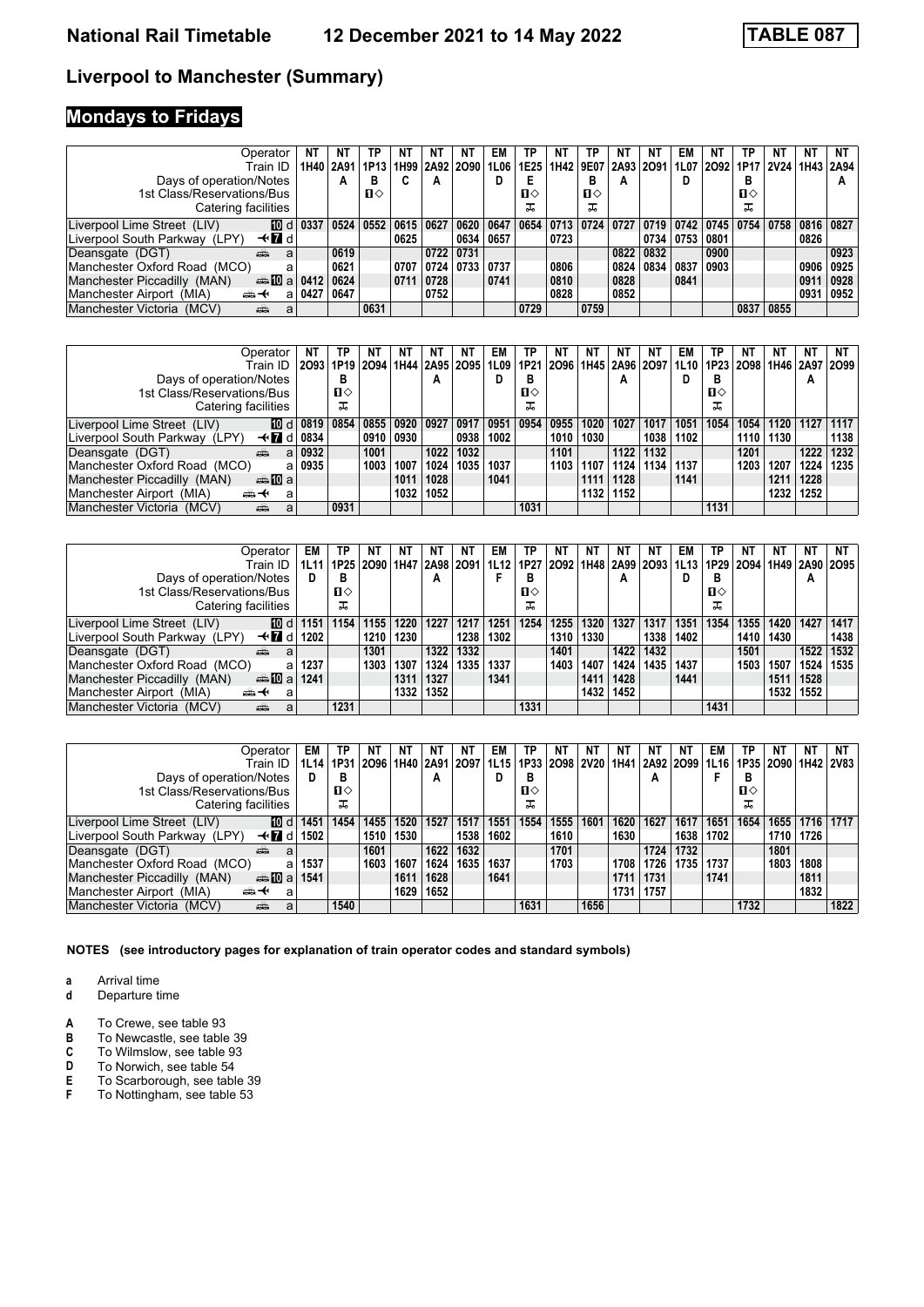# **Mondays to Fridays**

| Operator                                                    | NT   | ТP   | EM   | ΤP   | NT   | NT   | NT   | ΝT                        | EM   | ΤP           | NΤ             | ΝI   | ΤP   | ΝT   | ΝT   | EM             | TP   | NΤ   |
|-------------------------------------------------------------|------|------|------|------|------|------|------|---------------------------|------|--------------|----------------|------|------|------|------|----------------|------|------|
| Train ID                                                    | 2091 | 1E45 | 1L17 | 1P37 |      |      |      | 2092   1H43   2V84   2O93 | 1L18 |              | 1P39 2O94 1H44 |      | 1E49 |      |      | 2A05 2O95 1L19 | 1P41 | 2096 |
| Days of operation/Notes                                     |      |      |      | в    |      |      |      |                           |      | G            |                |      |      |      |      |                | в    |      |
| 1st Class/Reservations/Bus                                  |      | п⇔   |      | п⇔   |      |      |      |                           |      | $\mathbf{n}$ |                |      | п⇔   |      |      |                | п⇔   |      |
| Catering facilities                                         |      | ᠼ    |      | ᠼ    |      |      |      |                           |      |              |                |      | ᠼ    |      |      |                |      |      |
| 100 dl<br>Liverpool Lime Street (LIV)                       | 1719 | 1725 | 1751 | 1754 | 1755 | 1816 | 1817 | 1820                      | 1851 | 1854         | 1855           | 1919 | 1921 | 1928 | 1925 | 1951           | 1954 | 1956 |
| Liverpool South Parkway (LPY)<br>$\triangleleft$ 7 d   1733 |      |      | 1802 |      | 1810 | 1826 |      | 1834                      | 1902 |              | 1910           | 1930 |      |      | 1940 | 2002           |      | 2011 |
| Deansgate (DGT)<br>and a series<br>a                        | 1832 |      |      |      |      |      |      | 1932                      |      |              | 2003           |      |      | 2023 | 2032 |                |      | 2103 |
| Manchester Oxford Road (MCO)<br>a                           | 1835 |      | 1837 |      | 1902 | 1907 |      | 1934                      | 1937 |              | 2005           | 2008 |      | 2025 | 2035 | 2037           |      | 2105 |
| Manchester Piccadilly (MAN)<br>dan <b>in</b> al             |      |      | 1841 |      |      | 1911 |      |                           | 1941 |              |                | 2011 |      | 2028 |      | 2041           |      |      |
| Manchester Airport (MIA)<br>ക+<br>a                         |      |      |      |      |      | 1930 |      |                           |      |              |                | 2030 |      | 2051 |      |                |      |      |
| Manchester Victoria<br>(MCV)<br>پېښ<br>a                    |      | 1759 |      | 1831 |      |      | 1917 |                           |      | 1933         |                |      | 1958 |      |      |                | 2034 |      |

| Operator                                                  | NΤ | ΝT                 | NΤ   | ΝT                        | ΤP   | ΝT        | EM   | NΤ                                             | ΝT             |      | NΤ        | ΝT   | NΤ   | ΝT   |
|-----------------------------------------------------------|----|--------------------|------|---------------------------|------|-----------|------|------------------------------------------------|----------------|------|-----------|------|------|------|
| Train ID                                                  |    | 1H45   2A06   2O97 |      | 2O98   9E21   1O46   1L21 |      |           |      | 2A07   2O99   1E95   1H47   2A98   2V99   2M90 |                |      |           |      |      |      |
| Days of operation/Notes                                   |    | ◠<br>c             |      |                           | B    |           |      | C                                              |                |      |           |      |      |      |
| 1st Class/Reservations/Bus                                |    |                    |      |                           | п⇔   |           |      |                                                |                | п⇔   |           |      |      |      |
| Liverpool Lime Street (LIV)                               |    | 2027               | 2026 | 2055 2108                 |      | 2118 2137 |      | 2128                                           | 2155 2208      |      | 2224 2227 |      | 2330 | 2338 |
| Liverpool South Parkway (LPY)<br>$\triangleleft$ 7 d 2023 |    |                    | 2040 | 2109                      |      | 2130 2148 |      |                                                | 2210           |      | 2234      |      |      | 2353 |
| Deansgate (DGT)<br>a<br>amin                              |    | 2122 2133          |      | 2207                      |      |           |      | 2225                                           | 2311           |      |           | 2325 |      |      |
| Manchester Oxford Road (MCO)<br>a                         |    | 2108 2124 2135     |      | 2209                      |      | 2212      | 2223 | 2227                                           | $ 2314\rangle$ |      | 2316      | 2327 |      |      |
| Manchester Piccadilly (MAN)<br>den 10 a 2111   2128       |    |                    |      |                           |      |           | 2227 | 2231                                           |                |      | 2320      | 2330 |      | 0038 |
| Manchester Airport (MIA)<br><del>∰ ∢</del><br>al          |    | 2131   2156        |      |                           |      |           |      | 2254                                           |                |      | 2337      | 2355 |      |      |
| Manchester Victoria (MCV)<br>۵Ť۵<br>а                     |    |                    |      |                           | 2145 |           |      |                                                |                | 2246 |           |      | 0029 |      |

- **a** Arrival time<br>**d** Departure t
- **d** Departure time
- **B** To Newcastle, see table 39<br>**C** To Wilmslow, see table 93
- **C** To Wilmslow, see table 93<br>**D** To Norwich, see table 54
- **D** To Norwich, see table 54<br>**E** To Scarborough, see table
- E To Scarborough, see table 39<br> **F** To Nottingham, see table 53<br> **G** To York, see table 39
- To Nottingham, see table 53
- **6** To York, see table 39<br>**H** To Stalybridge, see ta
- To Stalybridge, see table 98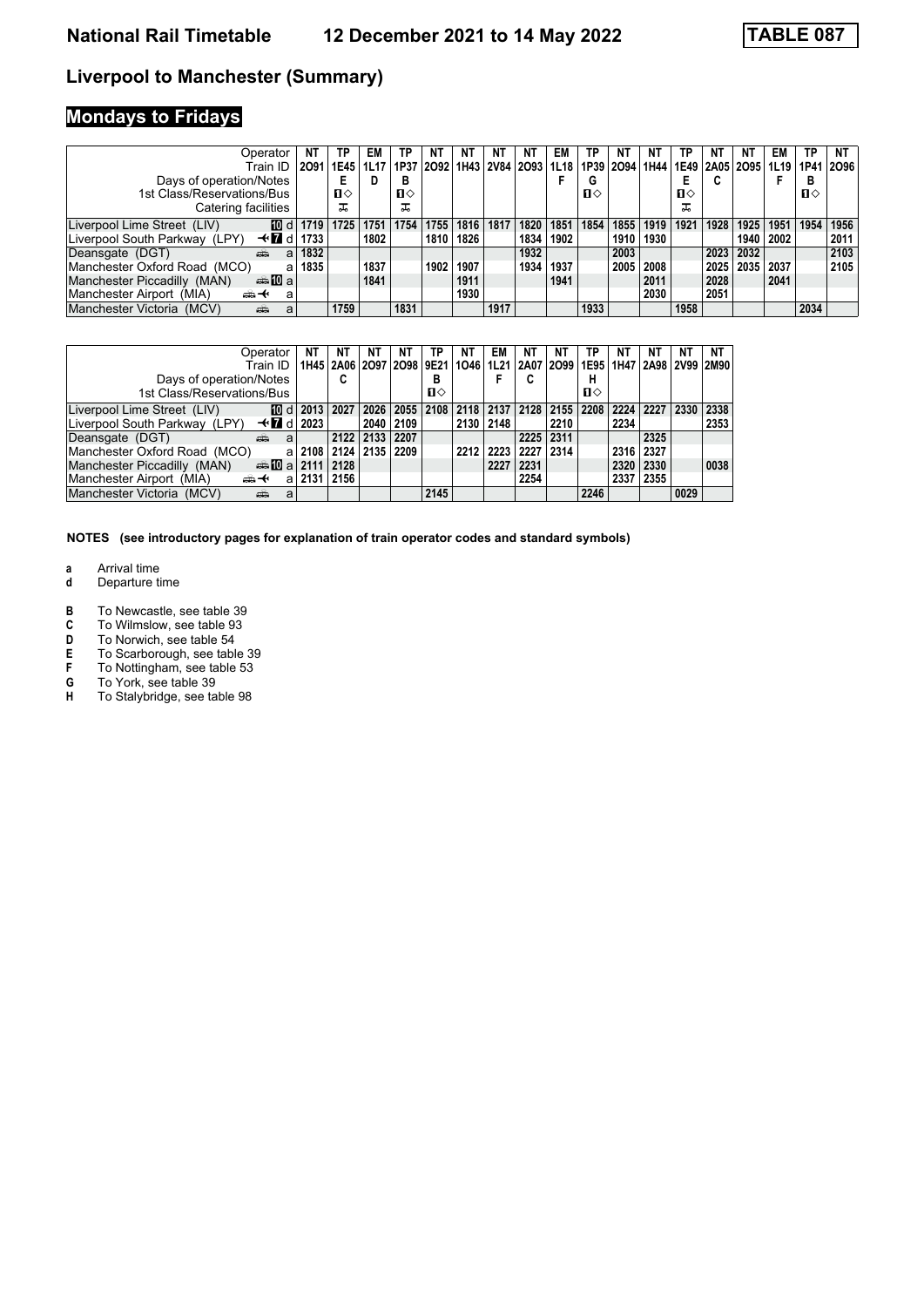# **Saturdays**

| Operator                                               |      | NT        | ТP             |           | NT                        | <b>NT</b> | EM   | ТP   | NT   | ТP           | ΝI        | N1   | EM                        | N1        | ΤP   | NT        | NΤ   | NT             |
|--------------------------------------------------------|------|-----------|----------------|-----------|---------------------------|-----------|------|------|------|--------------|-----------|------|---------------------------|-----------|------|-----------|------|----------------|
| Train ID                                               |      | 1H40 2A91 |                |           | 1P13   1H41   2A92   2O90 |           | 1L06 | 1E25 | 1H42 | 9E07         | 2A93 2O91 |      |                           | 1L07 2092 | 1P17 |           |      | 1H43 2A94 2O93 |
| Days of operation/Notes                                |      | А         | в              |           | А                         |           | u    |      |      | в            | А         |      | ◠<br>u                    |           | в    |           | A    |                |
| 1st Class/Reservations/Bus                             |      |           | п⇔             |           |                           |           |      | п⇔   |      | $\mathbf{u}$ |           |      |                           |           | п⇔   |           |      |                |
| Catering facilities                                    |      |           |                |           |                           |           |      | ᠼ    |      | ᠼ            |           |      |                           |           | ᠼ    |           |      |                |
| [10 d<br>Liverpool Lime Street (LIV)                   | 033  | 0524      | $ 0552\rangle$ | 0613 0627 |                           | 0620 0647 |      | 0654 | 0709 | 0724         | 0727      |      | 0719   0742   0745   0754 |           |      | 0816 0827 |      | 0819           |
| —trid<br>Liverpool South Parkway (LPY)                 |      |           |                | 0623      |                           | 0634      | 0658 |      | 0718 |              |           |      | 0734   0753   0801        |           |      | 0826      |      | 0834           |
| Deansgate (DGT)<br>æ<br>a                              |      | 0619      |                |           | 0722 0731                 |           |      |      |      |              | 0822      | 0832 |                           | 0900      |      |           | 0923 | 0932           |
| Manchester Oxford Road (MCO)<br>a                      |      | 0621      |                |           | 0705 0724 0733 0737       |           |      |      | 0805 |              | 0824      | 0834 | 0837                      | 0903      |      | 0906      | 0925 | 0935           |
| Manchester Piccadilly (MAN)<br>da <b>T</b> ual         | 0412 | 0624      |                |           | 0708 0729                 |           | 0741 |      | 0810 |              | 0828      |      | 0841                      |           |      | 091       | 0929 |                |
| Manchester Airport (MIA)<br><br>a                      | 042  | 0648      |                |           | 0726 0752                 |           |      |      | 0825 |              | 0852      |      |                           |           |      | 0932      | 0952 |                |
| Manchester Victoria<br>(MCV)<br><b>The Second</b><br>a |      |           | 0631           |           |                           |           |      | 0729 |      | 0759         |           |      |                           |           | 0839 |           |      |                |

| Operator                                                         | ТР           | NT        | NT        | ΝT   | NT   | EM        | ΤP           | NT.  | NT   | NT                                                           | N1   | EM   | ΤР   | NT        | NT   |                    | NΤ   | EM I |
|------------------------------------------------------------------|--------------|-----------|-----------|------|------|-----------|--------------|------|------|--------------------------------------------------------------|------|------|------|-----------|------|--------------------|------|------|
| Train ID                                                         |              | 1P19 2O94 |           |      |      |           |              |      |      | 1H44   2A95   2O95   1L09   1P21   2O96   1H45   2A96   2O97 |      | 1L10 |      | 1P23 2O98 |      | 1H46   2A97   2O99 |      | 1L11 |
| Days of operation/Notes                                          | в            |           |           | A    |      | u         | в            |      |      | A                                                            |      |      | В    |           |      | A                  |      |      |
| 1st Class/Reservations/Bus                                       | $\mathbf{n}$ |           |           |      |      |           | $\mathbf{u}$ |      |      |                                                              |      |      | п⇔   |           |      |                    |      |      |
| Catering facilities                                              | ᠼ            |           |           |      |      |           | ᠼ            |      |      |                                                              |      |      | ᠼ    |           |      |                    |      |      |
| Liverpool Lime Street (LIV)                                      | ID d 0854    | 0855      | 0920 0927 |      | 0917 | 0952 0954 |              | 0955 | 1020 | 1027                                                         | 1017 | 1051 | 1054 | 1054      | 1120 | 1127               | 1117 | 1152 |
| Liverpool South Parkway (LPY)<br>—tridi                          |              | 0910      | 0930      |      | 0938 | 1002      |              | 1010 | 1030 |                                                              | 1038 | 1102 |      | 1110      | 1130 |                    | 1138 | 1202 |
| Deansgate (DGT)<br>æ<br>a                                        |              | 1001      |           | 1022 | 1032 |           |              | 1101 |      | 1122                                                         | 1132 |      |      | 1201      |      | 1222               | 1232 |      |
| Manchester Oxford Road (MCO)<br>a                                |              | 1003      | 100       | 1024 | 1035 | 1037      |              | 1103 | 1107 | 1124                                                         | 1134 | 1137 |      | 1203      | 1207 | 1224               | 1235 | 1237 |
| Manchester Piccadilly (MAN)<br>dan <mark>ma</mark> n <b>D</b> ia |              |           | 1011      | 1028 |      | 1041      |              |      | 1111 | 1128                                                         |      | 1141 |      |           | 1211 | 1228               |      | 1241 |
| Manchester Airport (MIA)<br><del>∰∽⊀</del><br>а                  |              |           | 1032      | 1052 |      |           |              |      | 1132 | 1152                                                         |      |      |      |           | 1232 | 1252               |      |      |
| Manchester Victoria (MCV)<br>añ,<br>a                            | 0931         |           |           |      |      |           | 1031         |      |      |                                                              |      |      | 1131 |           |      |                    |      |      |

| Operator                                        | ΤP   | ΝT             | NT   | NΤ        | NT   | EM   | ТP        | NT   | NT   | NT                 | NT   | EM   | ГΡ           | ΝT                               |      | ΝT   | ΝT   | EM   |
|-------------------------------------------------|------|----------------|------|-----------|------|------|-----------|------|------|--------------------|------|------|--------------|----------------------------------|------|------|------|------|
| Train ID                                        |      | 1P25 2O90 1H47 |      | 2A98 2O91 |      |      | 1L12 1P27 | 2092 |      | 1H48   2A99   2O93 |      | 1L13 |              | 1P29   2O94   1H49   2A90   2O95 |      |      |      | 1L14 |
| Days of operation/Notes                         | В    |                |      | A         |      | U    | В         |      |      | A                  |      | u    | в            |                                  |      | А    |      |      |
| 1st Class/Reservations/Bus                      | п⇔   |                |      |           |      |      | п⇔        |      |      |                    |      |      | $\mathbf{u}$ |                                  |      |      |      |      |
| Catering facilities                             | ᠼ    |                |      |           |      |      | ᠼ         |      |      |                    |      |      | ᠼ            |                                  |      |      |      |      |
| 10 dl<br>Liverpool Lime Street (LIV)            | 1154 | 1155           | 1220 | 1227      | 1217 | 1251 | 1254      | 1255 | 1320 | 1327               | 1317 | 1352 | 1354         | 1355                             | 1420 | 1427 | 1417 | 1452 |
| Liverpool South Parkway (LPY)<br>—tridi         |      | 1210           | 1230 |           | 1238 | 1302 |           | 1310 | 1330 |                    | 1338 | 1402 |              | 1410                             | 1430 |      | 1438 | 1502 |
| Deansgate (DGT)<br>æ<br>a                       |      | 1301           |      | 1322      | 1332 |      |           | 1401 |      | 1422               | 1432 |      |              | 1501                             |      | 1522 | 1532 |      |
| Manchester Oxford Road (MCO)<br>a               |      | 1303           | 1307 | 1324      | 1335 | 1337 |           | 1403 | 1407 | 1424               | 1435 | 1437 |              | 1503.                            | 1507 | 1524 | 1535 | 1537 |
| Manchester Piccadilly (MAN)<br>da <b>T</b> ual  |      |                | 1311 | 1328      |      | 1341 |           |      | 1411 | 1428               |      | 1441 |              |                                  | 1511 | 1528 |      | 1541 |
| Manchester Airport (MIA)<br><del>∰∽⊀</del><br>a |      |                | 1332 | 1352      |      |      |           |      | 1432 | 1452               |      |      |              |                                  | 1532 | 1552 |      |      |
| Manchester Victoria (MCV)<br>æ<br>a             | 1231 |                |      |           |      |      | 1331      |      |      |                    |      |      | 1432         |                                  |      |      |      |      |

| Operator                                       | TP   | <b>NT</b>                 |      | <b>NT</b> | <b>NT</b> | EM   | TP           | NΤ                 | ΝT   | ΝT        | ΝT   | EM   | ТP   |           | ΝT   | TP.  | <b>NT</b>      | NΤ   |
|------------------------------------------------|------|---------------------------|------|-----------|-----------|------|--------------|--------------------|------|-----------|------|------|------|-----------|------|------|----------------|------|
| Train ID                                       | 1P31 | 2096   1H40   2A91   2O97 |      |           |           |      |              | 1L15   1P33   2O98 | 1H41 | 2A92 2O99 |      | 1L16 |      | 1P35 2O90 | 1H42 |      | 1E45 2A93 2O91 |      |
| Days of operation/Notes                        | в    |                           |      | А         |           |      | в            |                    |      | А         |      |      | в    |           |      | D    | А              |      |
| 1st Class/Reservations/Bus                     | п⇔   |                           |      |           |           |      | $\mathbf{u}$ |                    |      |           |      |      | п⇔   |           |      | п⇔   |                |      |
| Catering facilities                            | ᠼ    |                           |      |           |           |      | ᠼ            |                    |      |           |      |      | ᠼ    |           |      | ᅚ    |                |      |
| [10 d  <br>Liverpool Lime Street (LIV)         | 1454 | 1455                      | 1520 | 1527      | 1517      | 1552 | 1554         | 1555               | 1620 | 1627      | 1617 | 1652 | 1654 | 1655      | 1716 | 1725 | 1728           | 1719 |
| Liverpool South Parkway (LPY)<br>—tridi        |      | 1510                      | 1530 |           | 1538      | 1602 |              | 1610               | 1630 |           | 1638 | 1702 |      | 1710      | 1726 |      |                | 1733 |
| Deansgate (DGT)<br>æ<br>a                      |      | 1601                      |      | 1622      | 1632      |      |              | 1701               |      | 1722      | 1732 |      |      | 1801      |      |      | 1823           | 1832 |
| Manchester Oxford Road (MCO)<br>a              |      | 1603                      | 1607 | 1624      | 1635      | 1637 |              | 1703               | 1707 | 1724      | 1735 | 1737 |      | 1803      | 1806 |      | 1825           | 1835 |
| Manchester Piccadilly (MAN)<br>da <b>T</b> ual |      |                           | 1611 | 1628      |           | 1641 |              |                    | 1711 | 1728      |      | 1741 |      |           | 1811 |      | 1829           |      |
| Manchester Airport (MIA)<br>⇜↞<br>a            |      |                           | 1632 | 1652      |           |      |              |                    | 1732 | 1752      |      |      |      |           | 1832 |      | 1852           |      |
| Manchester Victoria (MCV)<br>پېښ<br>a          | 1541 |                           |      |           |           |      | 1631         |                    |      |           |      |      | 1732 |           |      | 1759 |                |      |

**NOTES (see introductory pages for explanation of train operator codes and standard symbols)**

**a** Arrival time<br>**d** Departure t **d** Departure time

- 
- To Newcastle, see table 39
- **A** To Crewe, see table 93<br>**B** To Newcastle, see table<br>**C** To Norwich, see table 5 **C** To Norwich, see table 54<br>**D** To Scarborough, see table
- **D** To Scarborough, see table 39<br>**E** To Nottingham, see table 53
- To Nottingham, see table 53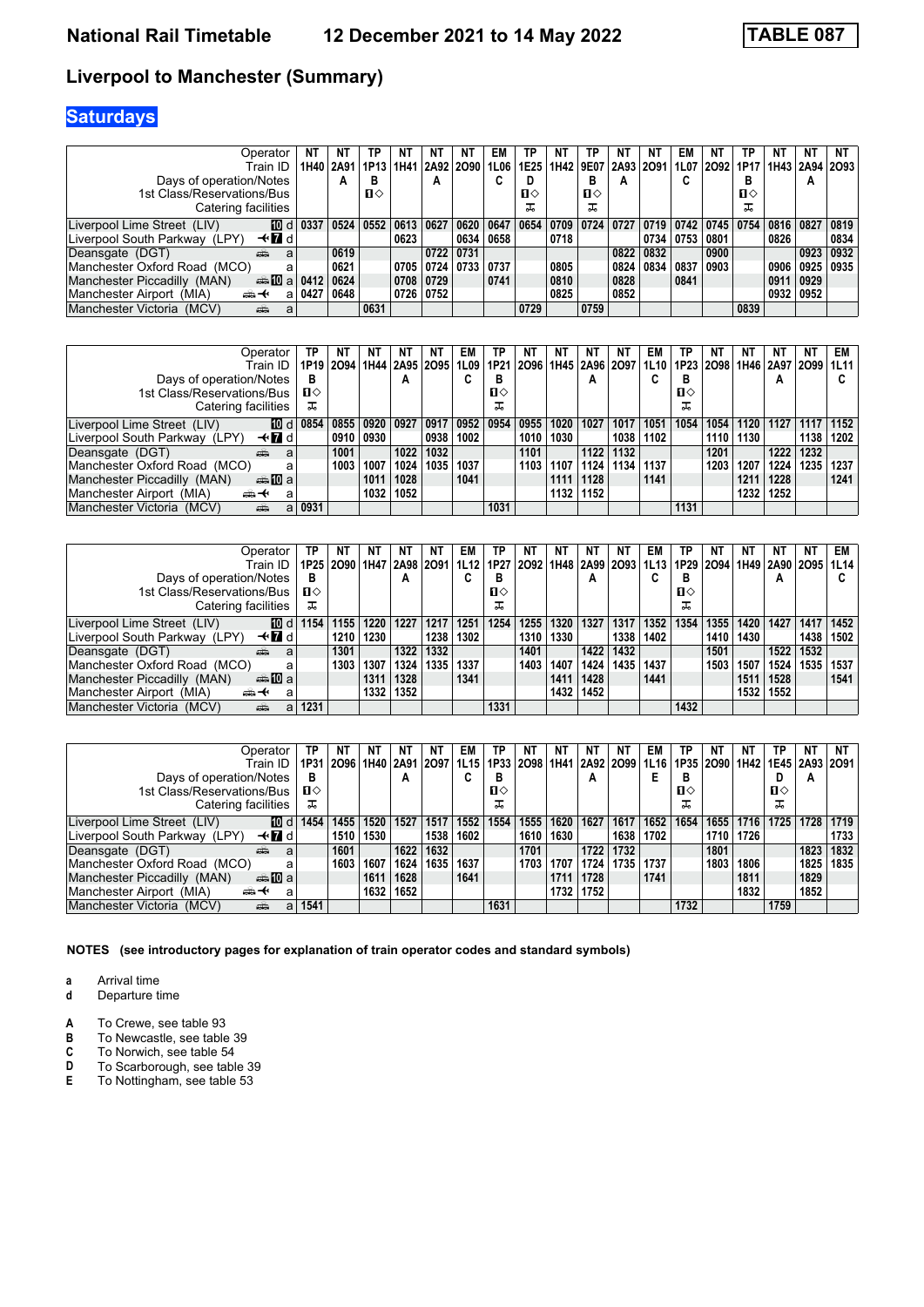# **Saturdays**

| Operator                                | EM   | ΤP   | ΝT                       | <b>NT</b> | NΤ   | NT.  | EM   | ТP   | NT   | N1   | ТP                 | NΤ   | NT        | EM   | ΤР   | ΝT   | ΝT          | NΤ   |
|-----------------------------------------|------|------|--------------------------|-----------|------|------|------|------|------|------|--------------------|------|-----------|------|------|------|-------------|------|
| Train ID                                |      | 1P37 | 2092 1H43 2A04 2093 1L18 |           |      |      |      | 1P39 | 2094 | 1H44 | 1E49   2A05   2O95 |      |           | 1L19 | 1P41 | 2096 | 1H45 2A06   |      |
| Days of operation/Notes                 | C.   | в    |                          |           |      |      |      | G    |      |      | υ                  |      |           |      | в    |      |             |      |
| 1st Class/Reservations/Bus              |      | п⇔   |                          |           |      |      |      | п⇔   |      |      | $\mathbf{u}$       |      |           |      | п⇔   |      |             |      |
| Catering facilities                     |      | ᠼ    |                          |           |      |      |      |      |      |      | ᠼ                  |      |           |      |      |      |             |      |
| 100 dl<br>Liverpool Lime Street (LIV)   | 1752 | 1754 | 1755                     | 1816      | 1829 | 1820 | 1852 | 1854 | 1855 | 1917 | 1921               | 1928 | 1920      | 1952 | 1954 |      | 1956   2012 | 2027 |
| Liverpool South Parkway (LPY)<br>—tridi | 1802 |      | 1810                     | 1826      |      | 1834 | 1902 |      | 1910 | 1930 |                    |      | 1934      | 2002 |      | 2011 | 2023        |      |
| Deansgate (DGT)<br>æ<br>a               |      |      |                          |           | 1925 | 1932 |      |      | 2003 |      |                    |      | 2023 2032 |      |      | 2103 |             | 2122 |
| Manchester Oxford Road (MCO)<br>a       | 1837 |      | 1902                     | 1907      | 1927 | 1934 | 1937 |      | 2005 | 2008 |                    | 2025 | 2035      | 2037 |      | 2105 | 2108        | 2124 |
| Manchester Piccadilly (MAN)<br>dan M⊡al | 1841 |      |                          | 1911      | 1930 |      | 1941 |      |      | 2011 |                    | 2028 |           | 2041 |      |      | 2111        | 2128 |
| Manchester Airport (MIA)<br>ക+<br>a     |      |      |                          | 1930      | 1957 |      |      |      |      | 2029 |                    | 2057 |           |      |      |      | 2130        | 2156 |
| Manchester Victoria (MCV)<br>پیش<br>a   |      | 1831 |                          |           |      |      |      | 1933 |      |      | 1958               |      |           |      | 2033 |      |             |      |

| Operator                                               | NΤ   | EM   | NΤ             | ΤP           | NΤ   | EM        | NT                                                           | ΝT             | ТP   | NΤ   | NΤ   | ΝI   | <b>NT</b> |
|--------------------------------------------------------|------|------|----------------|--------------|------|-----------|--------------------------------------------------------------|----------------|------|------|------|------|-----------|
| Train ID                                               | 2097 |      | 1L20 2098 9E21 |              |      |           | 1H46   1L22   2A07   2O99   1E95   1H47   2A98   2V99   2M90 |                |      |      |      |      |           |
| Days of operation/Notes                                |      | Е    |                | в            |      |           |                                                              |                | н    |      |      |      |           |
| 1st Class/Reservations/Bus                             |      |      |                | $\mathbf{u}$ |      |           |                                                              |                | п⇔   |      |      |      |           |
| Liverpool Lime Street (LIV)<br>10 d l                  | 2026 | 2050 | 2055           | 2108         | 2126 | 2137 2130 |                                                              | 2155           | 2206 | 2224 | 2229 | 2321 | 2338      |
| Liverpool South Parkway (LPY)<br>—trid                 | 2040 | 2101 | 2110           |              | 2140 | 2148      |                                                              | 2210           |      | 2235 |      |      | 2352      |
| Deansgate (DGT)<br>æ<br>a                              | 2132 |      | 2211           |              |      |           | 2225                                                         | $ 2312\rangle$ |      |      | 2324 |      |           |
| Manchester Oxford Road (MCO)<br>a                      | 2134 | 2137 | 2213           |              | 2220 | 2224      | 2228                                                         | 2314           |      | 2317 | 2326 |      |           |
| Manchester Piccadilly (MAN)<br>dan <mark>ma</mark> n⊡a |      | 2140 |                |              | 2224 | 2228      | 2232                                                         |                |      | 2321 | 2330 |      | 0034      |
| Manchester Airport (MIA)<br>⇜↞<br>a                    |      |      |                |              | 2240 |           | 2256                                                         |                |      | 2340 | 2355 |      |           |
| Manchester Victoria (MCV)<br>a<br>æ                    |      |      |                | 2145         |      |           |                                                              |                | 2246 |      |      | 0017 |           |

- **a** Arrival time<br>**d** Departure t
- **d** Departure time
- **B** To Newcastle, see table 39<br>**C** To Norwich, see table 54
- **C** To Norwich, see table 54<br>**D** To Scarborough, see table
- **D** To Scarborough, see table 39<br>**E** To Nottingham, see table 53
- **E** To Nottingham, see table 53<br> **F** To Wilmslow, see table 93<br> **G** To York, see table 39
- To Wilmslow, see table 93
- **6** To York, see table 39<br>**H** To Stalybridge, see ta
- To Stalybridge, see table 98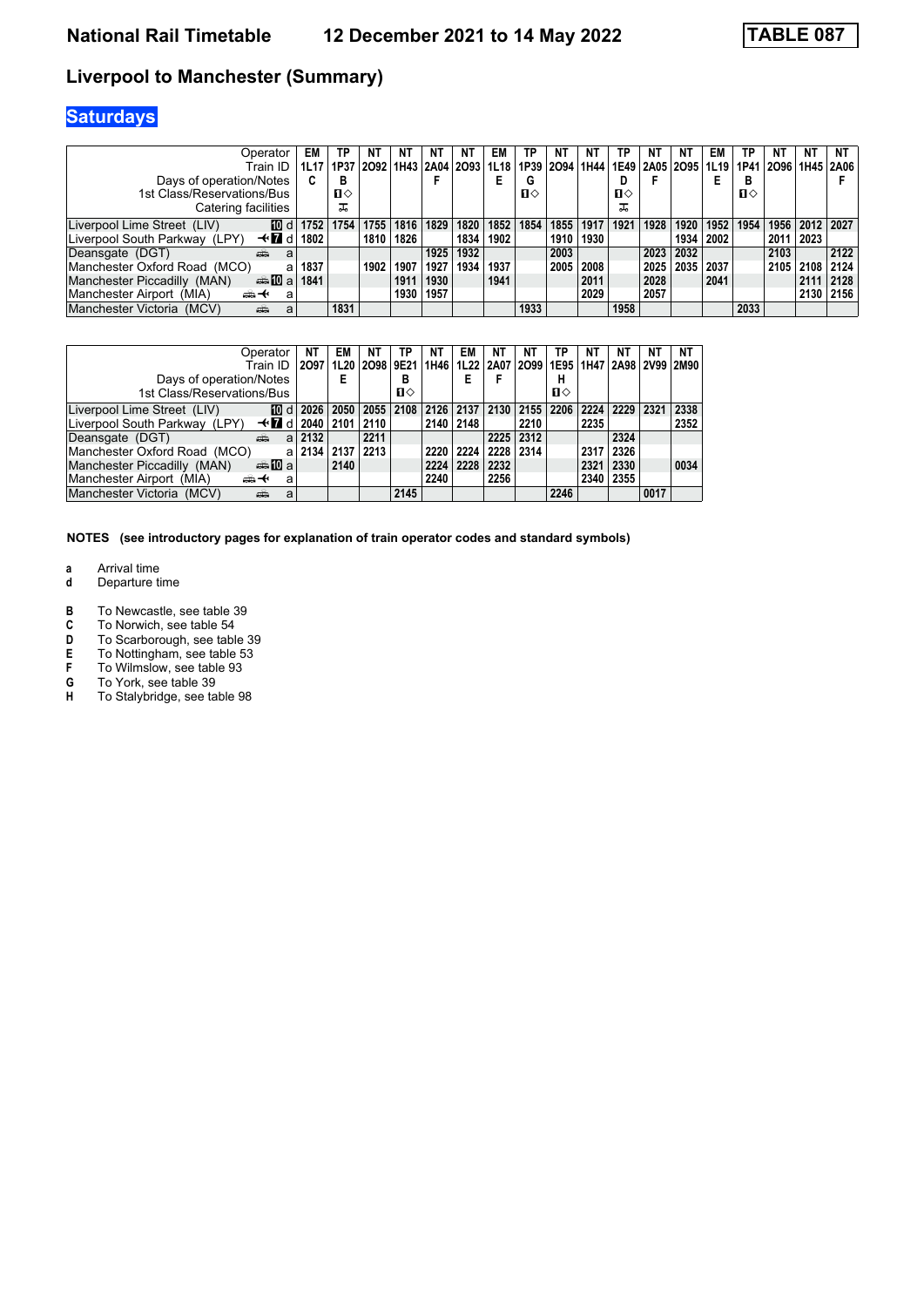### **Sundays** until 2 January 2022

| Operator                                                  | ΝT   | ΝT   | NT                            | ΤP           | NΤ   | NΤ          | N1   | ТP           | NT   | ΝT             | NT   | ΤP               | NT   | N1   | NT             | ΤP        | <b>NT</b> | NT   |
|-----------------------------------------------------------|------|------|-------------------------------|--------------|------|-------------|------|--------------|------|----------------|------|------------------|------|------|----------------|-----------|-----------|------|
| Train ID                                                  | 1H43 |      | 2A90 2O90 1P19 1H44 2A91 2O91 |              |      |             |      | ' 1P21       |      | 1H45 2A92 2O92 |      | 1P <sub>23</sub> |      |      | 1H46 2A93 2O93 | 1P25 1H47 |           | 2A94 |
| Days of operation/Notes                                   |      | A    |                               | в            |      | А           |      | в            |      | А              |      | В                |      | А    |                | в         |           | А    |
| 1st Class/Reservations/Bus                                |      |      |                               | $\mathbf{u}$ |      |             |      | $\mathbf{u}$ |      |                |      | п⇔               |      |      |                | п⇔        |           |      |
| Catering facilities                                       |      |      |                               | ᠼ            |      |             |      | ᠼ            |      |                |      | ᠼ                |      |      |                | ᠼ         |           |      |
| III d 0821<br>Liverpool Lime Street (LIV)                 |      | 0815 | 0825                          | 0854         |      | 0920   0930 | 0925 | 0952         | 1020 | 1030           | 1027 | 1053             | 1116 | 1129 | 1125           | 1152      | 1216      | 1230 |
| Liverpool South Parkway (LPY)<br>$\triangleleft$ 7 d 0830 |      |      | 0840                          |              | 0930 |             | 0939 |              | 1030 |                | 1041 |                  | 1126 |      | 1139           |           | 1226      |      |
| Deansgate (DGT)<br>æ<br>a                                 |      |      | 0932                          |              |      | 1024        | 1031 |              |      | 1124           | 1135 |                  |      | 1222 | 1232           |           |           | 1323 |
| Manchester Oxford Road (MCO)<br>a                         | 0907 | 0912 | 0934                          |              | 1007 | 1026        | 1033 |              | 1107 | 1126           | 1137 |                  | 1206 | 1224 | 1234           |           | 1305      | 1325 |
| Manchester Piccadilly (MAN)<br>an⊪Mal                     | 0911 | 0915 |                               |              | 1011 | 1030        |      |              | 1110 | 1130           |      |                  |      | 1228 |                |           | 1309      | 1329 |
| Manchester Airport (MIA)<br>ക+<br>a                       | 0928 | 0940 |                               |              | 1031 | 1102        |      |              | 1127 | 1155           |      |                  |      | 1252 |                |           | 1328      | 1352 |
| Manchester Victoria<br>(MCV)<br>پېښ<br>a                  |      |      |                               | 0931         |      |             |      | 1029         |      |                |      | 1129             |      |      |                | 1229      |           |      |

| Operator                                                         | NΤ   | EM     | ТP   | NΤ   | NT   | NΤ                  | EM   | TP   | NT   | NT                  | NT   | EM   | TP   | N1   | NT   | NT             | EM   | TP   |
|------------------------------------------------------------------|------|--------|------|------|------|---------------------|------|------|------|---------------------|------|------|------|------|------|----------------|------|------|
| Train ID                                                         | 2094 | 1L11   | 1P27 |      |      | 1H48 2A95 2O95 1L12 |      | 1P29 |      | 1H49 2A96 2O96 1L13 |      |      | 1P31 |      |      | 1H40 2A97 2O97 | 1L14 | 1P33 |
| Days of operation/Notes                                          |      | ◠<br>u | в    |      | А    |                     | u    | в    |      | A                   |      | u    | в    |      | А    |                | ◠    | в    |
| 1st Class/Reservations/Bus                                       |      |        | п⇔   |      |      |                     |      | п⇔   |      |                     |      |      | п⇔   |      |      |                |      | п⇔   |
| Catering facilities                                              |      |        |      |      |      |                     |      | ᠼ    |      |                     |      |      | ᠼ    |      |      |                |      |      |
| <b>ID</b> d<br>Liverpool Lime Street (LIV)                       | 1225 | 1251   | 1252 | 1320 | 1329 | 1325                | 1351 | 1352 | 1416 | 1429                | 1425 | 1451 | 1452 | 1520 | 1529 | 1526           | 1551 | 1552 |
| Liverpool South Parkway (LPY)<br>—tridi                          | 1239 | 1302   |      | 1330 |      | 1340                | 1402 |      | 1427 |                     | 1439 | 1502 |      | 1530 |      | 1540           | 1602 |      |
| Deansgate (DGT)<br>æ<br>a                                        | 1333 |        |      |      | 1424 | 1434                |      |      |      | 1523                | 1533 |      |      |      | 1623 | 1634           |      |      |
| Manchester Oxford Road (MCO)<br>a                                | 1335 | 1338   |      | 1407 | 1426 | 1436                | 1438 |      | 1507 | 1525                | 1535 | 1538 |      | 1607 | 1625 | 1636           | 1638 |      |
| Manchester Piccadilly (MAN)<br>dan <mark>ma</mark> n <b>D</b> ia |      | 1342   |      | 1411 | 1430 |                     | 1442 |      | 1511 | 1529                |      | 1541 |      | 1611 | 1629 |                | 1642 |      |
| Manchester Airport (MIA)<br><br>a                                |      |        |      | 1427 | 1454 |                     |      |      | 1527 | 1552                |      |      |      | 1627 | 1652 |                |      |      |
| Manchester Victoria (MCV)<br>æ<br>a                              |      |        | 1329 |      |      |                     |      | 1428 |      |                     |      |      | 1528 |      |      |                |      | 1628 |

| Operator                                        | NΤ   | NΤ   | N1             | EM   | ΤР   | NT.  | NT   | NT.                       | EM   | ТP   | NT   | NΤ   | NT   | EM                        | ΤP   | ΝT   | <b>NT</b> | NΤ   |
|-------------------------------------------------|------|------|----------------|------|------|------|------|---------------------------|------|------|------|------|------|---------------------------|------|------|-----------|------|
| Train ID                                        | 1H41 |      | 2A98 2O98 1L15 |      |      |      |      | 1P35   1H42   2A99   2O99 | 1L16 | 1P37 |      |      |      | 1H43   2A90   2O91   1L17 | 1P39 |      | 1H44 2A91 | 2090 |
| Days of operation/Notes                         |      | A    |                |      | в    |      | A    |                           |      | в    |      | А    |      |                           |      |      | A         |      |
| 1st Class/Reservations/Bus                      |      |      |                |      | п⇔   |      |      |                           |      | п⇔   |      |      |      |                           | п⇔   |      |           |      |
| Catering facilities                             |      |      |                |      | ملہ  |      |      |                           |      | ᠼ    |      |      |      |                           | ᠼ    |      |           |      |
| 100 dl<br>Liverpool Lime Street (LIV)           | 1615 | 1629 | 1625           | 1651 | 1652 | 1719 | 1729 | 1725                      | 1751 | 1752 | 1820 | 1829 | 1825 | 1851                      | 1852 | 1920 | 1929      | 1925 |
| Liverpool South Parkway (LPY)<br>—tridi         | 1625 |      | 1639           | 1702 |      | 1729 |      | 1739                      | 1802 |      | 1830 |      | 1839 | 1902                      |      | 1930 |           | 1939 |
| Deansgate (DGT)<br>æ<br>a                       |      | 1723 | 1733           |      |      |      | 1823 | 1834                      |      |      |      | 1923 | 1934 |                           |      |      | 2023      | 2034 |
| Manchester Oxford Road (MCO)<br>a               | 1706 | 1725 | 1735           | 1738 |      | 1806 | 1825 | 1836                      | 1838 |      | 1907 | 1925 | 1936 | 1938                      |      | 2007 | 2025 2036 |      |
| Manchester Piccadilly (MAN)<br>dan <b>10</b> al | 1711 | 1729 |                | 1741 |      | 1810 | 1829 |                           | 1842 |      | 1911 | 1929 |      | 1942                      |      | 2011 | 2029      |      |
| Manchester Airport (MIA)<br>⇜↞<br>a             | 1727 | 1752 |                |      |      | 1827 | 1852 |                           |      |      | 1927 | 1952 |      |                           |      |      | 2028 2053 |      |
| Manchester Victoria (MCV)<br>æ<br>a             |      |      |                |      | 1728 |      |      |                           |      | 1828 |      |      |      |                           | 1928 |      |           |      |

| Operator                                        | EM   | TP   | NΤ   | ΝT   | ΤP                  | EM   | NΤ               | NΤ   |                                         |           | ΝT             | NΤ   |
|-------------------------------------------------|------|------|------|------|---------------------|------|------------------|------|-----------------------------------------|-----------|----------------|------|
| Train ID                                        | 1L18 | 1P41 |      |      | 2A92 2O92 9E21 1L20 |      |                  |      | 1H46   2A93   2O93   2A94   2O94   2A95 |           |                |      |
| Days of operation/Notes                         | D    | в    | А    |      | в                   | D    |                  | А    |                                         | А         |                |      |
| 1st Class/Reservations/Bus                      |      | п⇔   |      |      | п⇔                  |      |                  |      |                                         |           |                |      |
| Liverpool Lime Street (LIV)<br><b>TO</b> d      | 1951 | 1952 | 2029 | 2026 | 2108                | 2116 | $2123 \mid 2129$ |      | 2126                                    |           | 2229 2226 2330 |      |
| —trid<br>Liverpool South Parkway (LPY)          | 2002 |      |      | 2040 |                     | 2126 | 2133             |      | 2140                                    |           | 2240           |      |
| Deansgate (DGT)<br>۵Ă<br>a                      |      |      | 2123 | 2135 |                     |      |                  | 2225 | 2232                                    | 2324 2333 |                | 0024 |
| Manchester Oxford Road (MCO)                    | 2038 |      | 2125 | 2137 |                     | 2207 | 2211             | 2227 | 2234                                    | 2326 2335 |                | 0026 |
| Manchester Piccadilly (MAN)<br>anno manda       | 2042 |      | 2128 |      |                     | 2210 | 2215             | 2231 |                                         | 2329      |                | 0034 |
| Manchester Airport (MIA)<br><del>∰∽⊀</del><br>a |      |      | 2152 |      |                     |      | 2230             | 2254 |                                         | 2352      |                | 0057 |
| Manchester Victoria (MCV)<br>æ<br>a             |      | 2028 |      |      | 2145                |      |                  |      |                                         |           |                |      |

**NOTES (see introductory pages for explanation of train operator codes and standard symbols)**

**a** Arrival time<br>**d** Departure t

- **d** Departure time
- **A** To Wilmslow, see table 93<br>**B** To Newcastle, see table 39
- **B** To Newcastle, see table 39<br>**C** To Norwich, see table 54
- 
- **C** To Norwich, see table 54<br>**D** To Nottingham, see table<br>**E** To York, see table 39 To Nottingham, see table 53
- To York, see table 39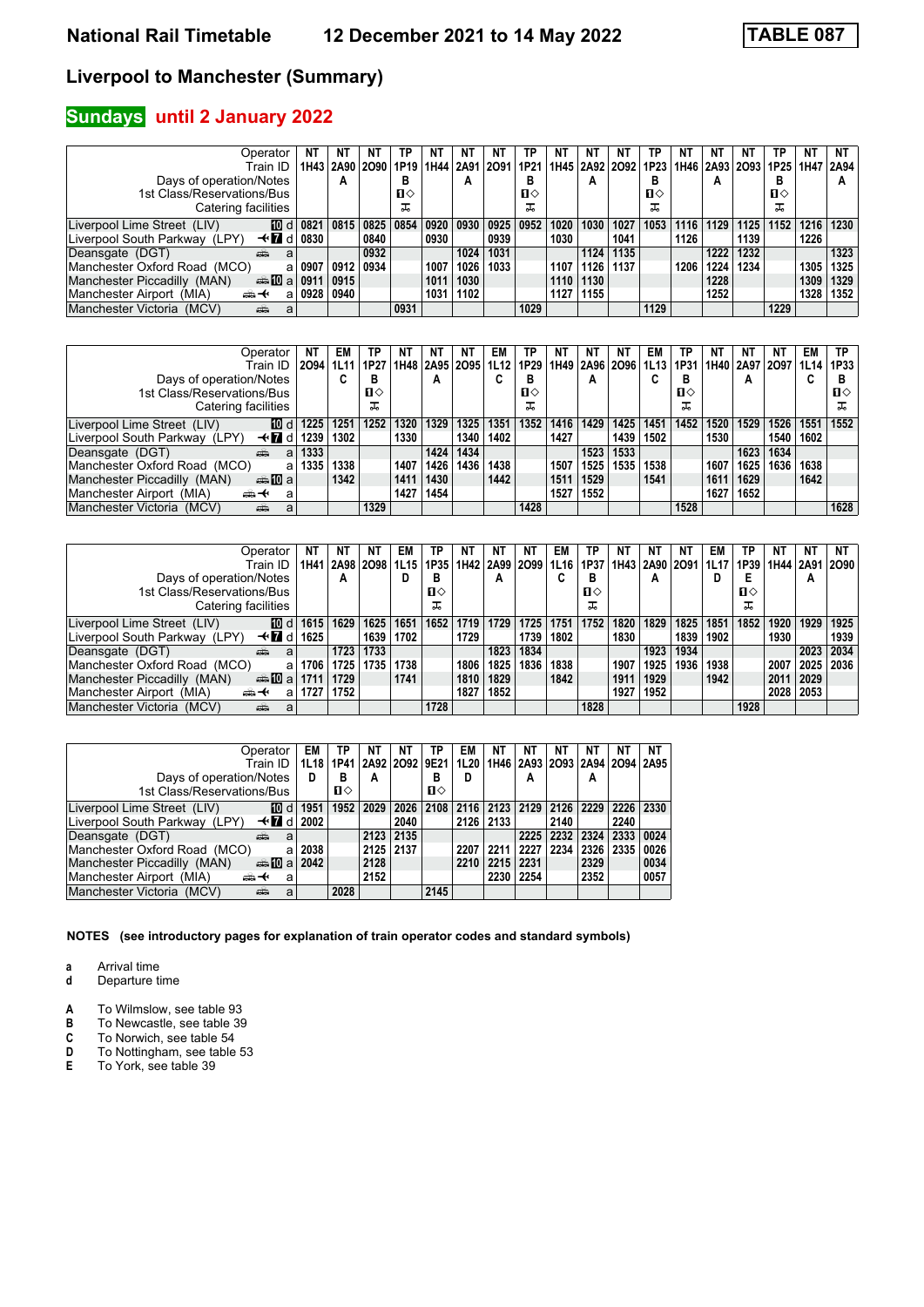### **Sundays** from 9 January to 13 February

| Operator                                                  | NT     | ΝT        | N1                  | TP.  | ТP           | NΤ        | ΝI   | NT   | ΝT   | TP.                                          | N1   | N1   | TP   | ΝT   |      | NT   | TP   | NT   |
|-----------------------------------------------------------|--------|-----------|---------------------|------|--------------|-----------|------|------|------|----------------------------------------------|------|------|------|------|------|------|------|------|
| Train ID                                                  | 1H43 I |           | 2A90 2O90 1P19 9H21 |      |              | 1H44 2A91 |      | 2091 |      | 1H45 9H23 2A92 2O92 9H25 1H46 2A93 2O93 9H27 |      |      |      |      |      |      |      | 1H47 |
| Days of operation/Notes                                   |        | A         |                     | в    |              |           | А    |      |      |                                              | A    |      |      |      | A    |      |      |      |
| 1st Class/Reservations/Bus                                |        |           |                     | п⇔   | $\mathbf{n}$ |           |      |      |      | $\mathbf{n}$                                 |      |      | п⇔   |      |      |      | п⇔   |      |
| Catering facilities                                       |        |           |                     | ᠼ    | ᠼ            |           |      |      |      |                                              |      |      | ᠼ    |      |      |      | ᅚ    |      |
| ID d 0821<br>Liverpool Lime Street (LIV)                  |        | 0815      | 0825                | 0851 | 0922         | 0920      | 0930 | 0925 | 1020 | 1027                                         | 1030 | 1027 | 1107 | 1116 | 1129 | 1125 | 1209 | 1216 |
| Liverpool South Parkway (LPY)<br>$\triangleleft$ M d 0830 |        |           | 0840                |      |              | 0930      |      | 0939 | 1030 |                                              |      | 1041 |      | 1126 |      | 1139 |      | 1226 |
| Deansgate (DGT)<br>æ<br>a                                 |        |           | 0932                |      |              |           | 1024 | 1031 |      |                                              | 1124 | 1135 |      |      | 1222 | 1232 |      |      |
| Manchester Oxford Road (MCO)<br>a                         | 0907   | 0912 0934 |                     |      | 1001         | 1007      | 1026 | 1033 | 1107 | 1110                                         | 1126 | 1137 | 1143 | 1206 | 1224 | 1234 | 1245 | 1305 |
| Manchester Piccadilly (MAN)<br><b>一冊 2 0911</b>           |        | 0915      |                     | 0922 | 1006         | 1012      | 1030 |      | 1110 | 1115                                         | 1130 |      | 1148 |      | 1228 |      | 1249 | 1309 |
| Manchester Airport (MIA)<br>⇜↞<br>a                       | 0928   | 0940      |                     |      | 1030         | 1031      | 1102 |      | 1127 | 1141                                         | 1155 |      | 1213 |      | 1252 |      | 1312 | 1328 |
| Manchester Victoria<br>(MCV)<br>پېښ<br>a                  |        |           |                     |      |              |           |      |      |      |                                              |      |      |      |      |      |      |      |      |

| Operator                                        | NT   | ΝT        | EM      | TP.  | NT   | NΤ   | NT.  | EM   | ТP   | NΤ                                                    | NΤ   | NT   | EM.  | ТP        | NT   | NΤ             | ΝT   | EM   |
|-------------------------------------------------|------|-----------|---------|------|------|------|------|------|------|-------------------------------------------------------|------|------|------|-----------|------|----------------|------|------|
| Train ID                                        |      | 2A94 2O94 | $1$ L11 | 9H29 |      |      |      |      |      | 1H48   2A95   2O95   1L12   9H31   1H49   2A96   2O96 |      |      |      | 1L13 9H33 |      | 1H40 2A97 2O97 |      | 1L14 |
| Days of operation/Notes                         | A    |           |         |      |      | А    |      | C    |      |                                                       | А    |      | C    |           |      | А              |      |      |
| 1st Class/Reservations/Bus                      |      |           |         | п⇔   |      |      |      |      | п⇔   |                                                       |      |      |      | п⇔        |      |                |      |      |
| Catering facilities                             |      |           |         | ᠼ    |      |      |      |      |      |                                                       |      |      |      | ᠼ         |      |                |      |      |
| 10 d∣<br>Liverpool Lime Street (LIV)            | 1230 | 1225      | 1251    | 1325 | 1320 | 1329 | 1325 | 1351 | 1425 | 1416                                                  | 1429 | 1425 | 1451 | 1525      | 1520 | 1529           | 1526 | 1551 |
| Liverpool South Parkway (LPY)<br>—tridi         |      | 1239      | 1302    |      | 1330 |      | 1340 | 1402 |      | 1427                                                  |      | 1439 | 1502 |           | 1530 |                | 1540 | 1602 |
| Deansgate (DGT)<br>añ,<br>a                     | 1323 | 1333      |         |      |      | 1424 | 1434 |      |      |                                                       | 1523 | 1533 |      |           |      | 1623           | 1634 |      |
| Manchester Oxford Road (MCO)<br>$\mathbf{a}$    | 1325 | 1335      | 1338    | 1401 | 1407 | 1426 | 1436 | 1438 | 1501 | 1507                                                  | 1525 | 1535 | 1538 | 1601      | 1607 | 1625           | 1636 | 1638 |
| Manchester Piccadilly (MAN)<br>da <b>T</b> ual  | 1329 |           | 1342    | 1405 | 1411 | 1430 |      | 1442 | 1505 | 1511                                                  | 1529 |      | 1541 | 1605      | 1611 | 1629           |      | 1642 |
| Manchester Airport (MIA)<br><del>∰ ∢</del><br>a | 1352 |           |         | 1425 | 1427 | 1454 |      |      | 1528 | 1529                                                  | 1552 |      |      | 1625      | 1627 | 1652           |      |      |
| Manchester Victoria (MCV)<br>æ<br>a             |      |           |         |      |      |      |      |      |      |                                                       |      |      |      |           |      |                |      |      |

| Operator                                         | ТР           | NΤ   |                                                | ΝT        | EM   | TP   | NT   | NT.  | NT   | EM   | ТP        | NT   | NT   | NI             | EM   | ΤP   | NΤ   | NT          |
|--------------------------------------------------|--------------|------|------------------------------------------------|-----------|------|------|------|------|------|------|-----------|------|------|----------------|------|------|------|-------------|
| Train ID                                         | 9H35 1H41    |      | 2A98   2O98   1L15   9H37   1H42   2A99   2O99 |           |      |      |      |      |      |      | 1L16 9H39 |      |      | 1H43 2A90 2O91 | 1L17 | 9H41 |      | 1H44   2A91 |
| Days of operation/Notes                          |              |      | A                                              |           | D    |      |      | A    |      |      |           |      | А    |                | D    |      |      | А           |
| 1st Class/Reservations/Bus                       | $\mathbf{n}$ |      |                                                |           |      | п⇔   |      |      |      |      | п⇔        |      |      |                |      | п⇔   |      |             |
| Catering facilities                              | ᠼ            |      |                                                |           |      | ᠼ    |      |      |      |      | ᠼ         |      |      |                |      |      |      |             |
| 100 dl<br>Liverpool Lime Street (LIV)            | 1625         | 1615 | 1629                                           | 1625      | 1651 | 1724 | 1719 | 1729 | 1725 | 1751 | 1825      | 1820 | 1829 | 1825           | 1851 | 1925 | 1920 | 1929        |
| Liverpool South Parkway (LPY)<br>—tridi          |              | 1625 |                                                | 1639      | 1702 |      | 1729 |      | 1739 | 1802 |           | 1830 |      | 1839           | 1902 |      | 1930 |             |
| Deansgate (DGT)<br>añ,<br>a                      |              |      |                                                | 1723 1733 |      |      |      | 1823 | 1834 |      |           |      | 1923 | 1934           |      |      |      | 2023        |
| Manchester Oxford Road (MCO)<br>a                | 1701         | 1706 |                                                | 1725 1735 | 1738 | 1800 | 1806 | 1825 | 1836 | 1838 | 1901      | 1907 | 1925 | 1936           | 1938 | 2000 | 2007 | 2025        |
| Manchester Piccadilly (MAN)<br>dan <b>T</b> olal | 1705         | 1711 | 1729                                           |           | 1741 | 1805 | 1810 | 1829 |      | 1842 | 1905      | 1911 | 1929 |                | 1942 | 2004 | 2011 | 2029        |
| Manchester Airport (MIA)<br><del>∰∽√</del><br>a  | 1727         | 1728 | 1752                                           |           |      | 1825 | 1827 | 1852 |      |      | 1928      | 1929 | 1952 |                |      | 2023 | 2028 | 2053        |
| Manchester Victoria (MCV)<br>æ<br>a              |              |      |                                                |           |      |      |      |      |      |      |           |      |      |                |      |      |      |             |

| NΤ<br>Operator                                           | EM   | ТР                            | ΝT        | NΤ        | ΤP   | EM   | <b>NT</b> |           | NΤ   | ΤP                                 | NΤ   | ΝT        | ΝT   |
|----------------------------------------------------------|------|-------------------------------|-----------|-----------|------|------|-----------|-----------|------|------------------------------------|------|-----------|------|
| 2090<br>Train ID                                         |      | 1L18 9H43 2A92 2O92 9H45 1L20 |           |           |      |      |           |           |      | 1H46 2A93 2O93 9H47 2A94 2O94 2A95 |      |           |      |
| Days of operation/Notes                                  | D    |                               | A         |           |      | D    |           | А         |      |                                    | А    |           |      |
| 1st Class/Reservations/Bus                               |      | п⇔                            |           |           | п⇔   |      |           |           |      | $\mathbf{u}$                       |      |           |      |
| Liverpool Lime Street (LIV)<br>$ I\!\!I\!\!I $ d<br>1925 | 1951 | 2025                          | 2029      | 2026 2108 |      |      | 2116 2123 | 2129 2126 |      | 2226 2229                          |      | 2226 2330 |      |
| —tridi<br>1939<br>Liverpool South Parkway (LPY)          | 2002 |                               |           | 2040      |      |      | 2126 2133 |           | 2140 |                                    |      | 2240      |      |
| 2034<br>Deansgate (DGT)<br>۵Ă<br>a                       |      |                               |           | 2123 2135 |      |      |           | 2225 2232 |      |                                    | 2324 | 2333      | 0024 |
| Manchester Oxford Road (MCO)<br>2036<br>a                | 2038 | 2101                          | 2125 2137 |           | 2145 | 2207 | 2211      | 2227      | 2234 | 2306                               | 2326 | 2335      | 0026 |
| Manchester Piccadilly (MAN)<br>dan <mark>in</mark> al    | 2042 | 2105                          | 2128      |           | 2149 | 2210 | 2215      | 2231      |      | 2310                               | 2329 |           | 0034 |
| Manchester Airport (MIA)<br><del>∰ ∢</del><br>a          |      | 2128                          | 2152      |           | 2212 |      | 2230      | 2254      |      | 2326                               | 2352 |           | 0057 |
| Manchester Victoria (MCV)<br>۵Ë<br>a                     |      |                               |           |           |      |      |           |           |      |                                    |      |           |      |

- **a** Arrival time<br>**d** Departure t
- **d** Departure time
- **A** To Wilmslow, see table 93<br>**B** To Newcastle, see table 39
- **B** To Newcastle, see table 39<br>**C** To Norwich, see table 54
- **C** To Norwich, see table 54<br>**D** To Nottingham, see table
- To Nottingham, see table 53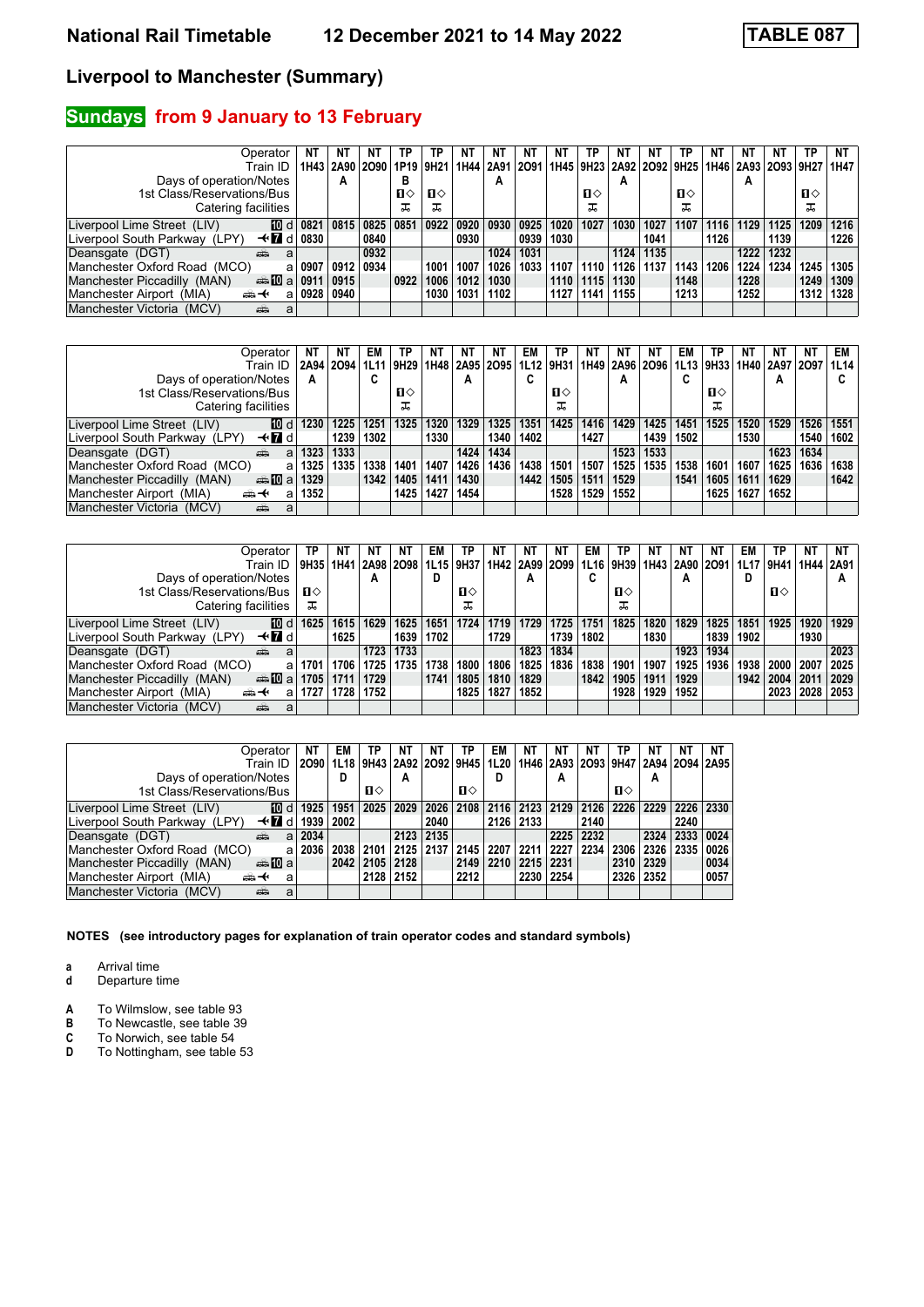### **Sundays from 20 February**

| Operator                                 |      | NT   |      | ΤP           | NT   | NΤ             | N1                                             | ТР   | NT   | NΤ   | N1             | N1   | TP   | ΝI   |      |                    | ΤP        | NΤ   |
|------------------------------------------|------|------|------|--------------|------|----------------|------------------------------------------------|------|------|------|----------------|------|------|------|------|--------------------|-----------|------|
| Train ID                                 |      |      |      |              |      |                | 1H43   2A90   2O90   1P19   1H44   2A91   2O91 | 1P21 | 1H45 |      | 1H45 2A92 2O92 |      | 1P23 |      |      | 1H46   2A93   2O93 | 1P25 1H47 |      |
| Days of operation/Notes                  |      | A    |      | в            |      | A              |                                                | ь    |      | D    | А              |      | в    |      | А    |                    | в         |      |
| 1st Class/Reservations/Bus               |      |      |      | $\mathbf{u}$ |      |                |                                                | п⇔   |      |      |                |      | п⇔   |      |      |                    | п⇔        |      |
| Catering facilities                      |      |      |      | ᠼ            |      |                |                                                | ᠼ    |      |      |                |      | ᠼ    |      |      |                    | ᅚ         |      |
| ID d 0821<br>Liverpool Lime Street (LIV) |      | 0815 | 0825 | 0854         |      | 0920 0930 0925 |                                                | 0952 | 1020 | 1020 | 1030           | 1027 | 1053 | 1116 | 1129 | 1125               | 1152      | 1216 |
| —tridi<br>Liverpool South Parkway (LPY)  | 0830 |      | 0840 |              | 0930 |                | 0939                                           |      | 1030 | 1030 |                | 1041 |      | 1126 |      | 1139               |           | 1226 |
| Deansgate (DGT)<br>٣Ĥ<br>a               |      |      | 0932 |              |      | 1024           | 1031                                           |      |      |      | 1124           | 1135 |      |      | 1222 | 1232               |           |      |
| Manchester Oxford Road (MCO)<br>a        | 0907 | 0912 | 0934 |              | 1007 | 1026           | 1033                                           |      | 1107 | 1107 | 1126           | 1137 |      | 1206 | 1224 | 1234               |           | 1305 |
| Manchester Piccadilly (MAN)<br>dan Milal | 091  | 0915 |      |              | 1011 | 1030           |                                                |      | 1110 | 1111 | 1130           |      |      |      | 1228 |                    |           | 1309 |
| Manchester Airport (MIA)<br><br>a        | 0928 | 0940 |      |              | 1031 | 1102           |                                                |      | 1127 | 1136 | 1155           |      |      |      | 1252 |                    |           | 1328 |
| Manchester Victoria (MCV)<br>پېښتنه<br>a |      |      |      | 0931         |      |                |                                                | 1029 |      |      |                |      | 1129 |      |      |                    | 1229      |      |

| Operator                                        | NT   | NT        | EM   | TP           | NT   | NΤ                        | NT.  | EM   | ТP   | NT   | NT                 | NT   | EM   |      | NT   | NT             | NΤ   | EM   |
|-------------------------------------------------|------|-----------|------|--------------|------|---------------------------|------|------|------|------|--------------------|------|------|------|------|----------------|------|------|
| Train ID                                        |      | 2A94 2O94 | 1L11 | 1P27         |      | 1H48   2A95   2O95   1L12 |      |      | 1P29 |      | 1H49   2A96   2O96 |      | 1L13 | 1P31 |      | 1H40 2A97 2O97 |      | 1L14 |
| Days of operation/Notes                         | A    |           |      | в            |      | А                         |      |      | в    |      | А                  |      | E    | в    |      | А              |      |      |
| 1st Class/Reservations/Bus                      |      |           |      | $\mathbf{u}$ |      |                           |      |      | П⇔   |      |                    |      |      | п⇔   |      |                |      |      |
| Catering facilities                             |      |           |      | ᠼ            |      |                           |      |      | ᠼ    |      |                    |      |      | ᠼ    |      |                |      |      |
| <b>ID</b> d<br>Liverpool Lime Street (LIV)      | 1230 | 1225      | 1251 | 1252         | 1320 | 1329                      | 1325 | 1351 | 1352 | 1416 | 1429               | 1425 | 1451 | 1452 | 1520 | 1529           | 1526 | 1551 |
| Liverpool South Parkway (LPY)<br>—trid          |      | 1239      | 1302 |              | 1330 |                           | 1340 | 1402 |      | 1427 |                    | 1439 | 1502 |      | 1530 |                | 1540 | 1602 |
| Deansgate (DGT)<br>din 1<br>a                   | 1323 | 1333      |      |              |      | 1424                      | 1434 |      |      |      | 1523               | 1533 |      |      |      | 1623           | 1634 |      |
| Manchester Oxford Road (MCO)<br>a               | 1325 | 1335      | 1338 |              | 1407 | 1426                      | 1436 | 1438 |      | 1507 | 1525               | 1535 | 1538 |      | 1607 | 1625           | 1636 | 1638 |
| Manchester Piccadilly (MAN)<br>dan Milal        | 1329 |           | 1342 |              | 1411 | 1430                      |      | 1442 |      | 1511 | 1529               |      | 1541 |      | 1611 | 1629           |      | 1642 |
| Manchester Airport (MIA)<br><del>∰∽⊀</del><br>a | 1352 |           |      |              | 1427 | 1454                      |      |      |      | 1527 | 1552               |      |      |      | 1627 | 1652           |      |      |
| Manchester Victoria (MCV)<br>æ<br>a             |      |           |      | 1329         |      |                           |      |      | 1428 |      |                    |      |      | 1528 |      |                |      |      |

| Operator                                        | ТР     | ΝT   | NT                                             | ΝT   | EM   | TP           | NT.  | NT   | NT   | EM   | ТP           | NT   | NT   | N1             | EM   | ΤP           | NΤ   | NΤ        |
|-------------------------------------------------|--------|------|------------------------------------------------|------|------|--------------|------|------|------|------|--------------|------|------|----------------|------|--------------|------|-----------|
| Train ID                                        | 1P33 I | 1H41 | 2A98   2O98   1L15   1P35   1H42   2A99   2O99 |      |      |              |      |      |      |      | 1L16   1P37  |      |      | 1H43 2A90 2O91 | 1L17 | 1P39 I       |      | 1H44 2A91 |
| Days of operation/Notes                         | в      |      | А                                              |      |      | в            |      | A    |      |      | В            |      | А    |                |      | G            |      | А         |
| 1st Class/Reservations/Bus                      | п⇔     |      |                                                |      |      | $\mathbf{u}$ |      |      |      |      | $\mathbf{u}$ |      |      |                |      | $\mathbf{n}$ |      |           |
| Catering facilities                             | ᠼ      |      |                                                |      |      | ᠼ            |      |      |      |      | ᠼ            |      |      |                |      | ᠼ            |      |           |
| 10 d∣<br>Liverpool Lime Street (LIV)            | 1552   | 1615 | 1629                                           | 1625 | 1651 | 1652         | 1719 | 1729 | 1725 | 1751 | 1752         | 1820 | 1829 | 1825           | 1851 | 1852         | 1920 | 1929      |
| Liverpool South Parkway (LPY)<br>—tridi         |        | 1625 |                                                | 1639 | 1702 |              | 1729 |      | 1739 | 1802 |              | 1830 |      | 1839           | 1902 |              | 1930 |           |
| Deansgate (DGT)<br>۳Ĥ<br>a                      |        |      | 1723                                           | 1733 |      |              |      | 1823 | 1834 |      |              |      | 1923 | 1934           |      |              |      | 2023      |
| Manchester Oxford Road (MCO)<br>a               |        | 1706 | 1725                                           | 1735 | 1738 |              | 1806 | 1825 | 1836 | 1838 |              | 1907 | 1925 | 1936           | 1938 |              | 2007 | 2025      |
| Manchester Piccadilly (MAN)<br>dan <b>in</b> al |        | 1711 | 1729                                           |      | 1741 |              | 1810 | 1829 |      | 1842 |              | 1911 | 1929 |                | 1942 |              | 2011 | 2029      |
| Manchester Airport (MIA)<br><del>∰∽⊀</del><br>a |        | 1727 | 1752                                           |      |      |              | 1827 | 1852 |      |      |              | 1927 | 1952 |                |      |              | 2028 | 2053      |
| Manchester Victoria (MCV)<br>æ<br>a             | 1628   |      |                                                |      |      | 1728         |      |      |      |      | 1828         |      |      |                |      | 1928         |      |           |

| Operator                                  | ΝT   | EM   | ΝT<br>ТР                                                                                 | NΤ        | ΤP   | EM   | ΝT   | NΤ   | NΤ   |           | ΝT   | <b>NT</b>      |
|-------------------------------------------|------|------|------------------------------------------------------------------------------------------|-----------|------|------|------|------|------|-----------|------|----------------|
| Train ID                                  |      |      | 2090   1L18   1P41   2A92   2O92   9E21   1L20   1H46   2A93   2O93   2A94   2O94   2A95 |           |      |      |      |      |      |           |      |                |
| Days of operation/Notes                   |      |      | в<br>A                                                                                   |           | В    |      |      | А    |      | А         |      |                |
| 1st Class/Reservations/Bus                |      |      | $\mathbf{u}$                                                                             |           | п⇔   |      |      |      |      |           |      |                |
| Liverpool Lime Street (LIV)<br>10 d       | 1925 | 1951 | 1952<br>2029                                                                             | 2026      | 2108 | 2116 | 2123 | 2129 | 2126 | 2229 2226 |      | $ 2330\rangle$ |
| Liverpool South Parkway (LPY)<br>—trid    | 1939 | 2002 |                                                                                          | 2040      |      | 2126 | 2133 |      | 2140 |           | 2240 |                |
| Deansgate (DGT)<br>۵Ť۵<br>a               | 2034 |      | 2123                                                                                     | 2135      |      |      |      | 2225 | 2232 | 2324      | 2333 | 0024           |
| Manchester Oxford Road (MCO)<br>a         | 2036 | 2038 |                                                                                          | 2125 2137 |      | 2207 | 2211 | 2227 | 2234 | 2326 2335 |      | 0026           |
| Manchester Piccadilly (MAN)<br>anna nDian |      | 2042 | 2128                                                                                     |           |      | 2210 | 2215 | 2231 |      | 2329      |      | 0034           |
| Manchester Airport (MIA)<br>⇜↞<br>a       |      |      | 2152                                                                                     |           |      |      | 2230 | 2254 |      | 2352      |      | 0057           |
| Manchester Victoria (MCV)<br>۵Ë<br>a      |      |      | 2028                                                                                     |           | 2145 |      |      |      |      |           |      |                |

- **a** Arrival time<br>**d** Departure t
- **d** Departure time
- **A** To Wilmslow, see table 93<br>**B** To Newcastle, see table 39
- **B** To Newcastle, see table 39<br>**C** Runs until 27 March
- **C** Runs until 27 March<br>**D** Runs from 3 April
- **D** Runs from 3 April<br>**E** To Norwich, see ta
- **E** To Norwich, see table 54<br>**F** To Nottingham, see table
- **F** To Nottingham, see table 53<br>**G** To York, see table 39 To York, see table 39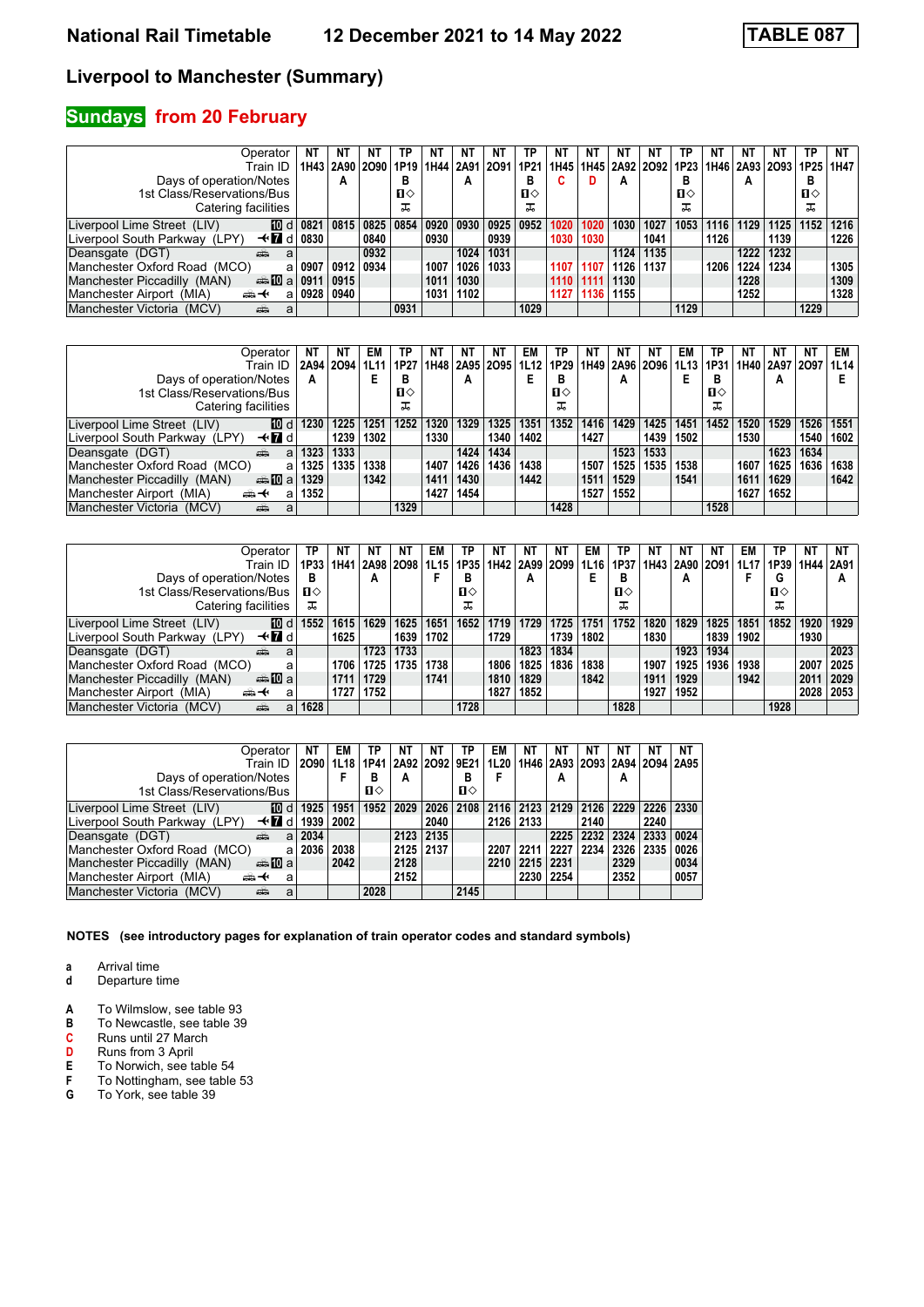# **Mondays to Fridays**

| Operator                                    | NT   | ΤP           | ΝT   | NΤ   | NT                 | ΝT                  | NT   | ТР           | ΝT   | EM          | ТP           | NΤ   | ТP          |      | NΤ          | ΝT                                 | EM   | NT   |
|---------------------------------------------|------|--------------|------|------|--------------------|---------------------|------|--------------|------|-------------|--------------|------|-------------|------|-------------|------------------------------------|------|------|
| Train ID                                    | 2F11 | 1F48         | 2F13 |      |                    | 1F90 2O70 2F15 1F91 |      | 9M03         | 2F19 | 1R50        |              |      |             |      |             | 1F52 2O71 9M12 1F92 2O72 2F23 1R52 |      | 2F25 |
| Days of operation/Notes                     |      |              |      |      |                    | А                   |      | в            |      |             |              |      |             | A    |             |                                    | D    |      |
| 1st Class/Reservations/Bus                  |      | $\mathbf{n}$ |      |      |                    |                     |      | $\mathbf{n}$ |      |             | $\mathbf{u}$ |      | п⇔          |      |             |                                    |      |      |
| Catering facilities                         |      |              |      |      |                    |                     |      |              |      |             | ᠼ            |      | ᠼ           |      |             |                                    |      |      |
| Manchester Victoria (MCV)<br>۳Ĥ<br>d        |      | 0554         | 0559 |      |                    |                     |      | 0724         |      |             | 0754         |      | 0822        |      |             |                                    |      | 0859 |
| Manchester Airport (MIA)<br>安<br>d          | 0507 |              |      | 0551 |                    | 0559                | 0650 |              | 0658 |             |              |      |             |      |             | 0759                               |      |      |
| d 0522<br>Manchester Piccadilly (MAN)       |      |              |      | 0608 |                    | 0622                | 0709 |              | 0722 | 0738        |              |      |             | 0809 |             | 0823                               | 0838 |      |
| Manchester Oxford Road (MCO)                | 0527 |              |      | 0612 | 0622               | 0625                | 0713 |              |      | $0725$ 0741 |              | 0746 |             | 0812 | 0815        | 0826                               | 0841 |      |
| Deansgate (DGT)<br>d<br>$\overline{a}$      |      |              |      |      | 0624               | 0628                |      |              | 0727 |             |              | 0748 |             |      |             | 0828                               |      |      |
| <b>√Ma</b><br>Liverpool South Parkway (LPY) |      |              |      | 0649 | 0724               |                     | 0749 |              |      | 0820        |              | 0848 |             |      | 0852 0907   |                                    | 0914 |      |
| Liverpool Lime Street (LIV)<br>MT al        | 0628 | 0634         | 0653 |      | 0659   0739   0725 |                     | 0801 | 0802         | 0823 | 0836        | 0835         |      | 0903   0904 | 0906 | $0924$ 0926 |                                    | 0932 | 0956 |

| Operator<br>Train ID                                 | ΝT<br>2073 | NΤ   | TP<br>1F93   9M14   2O74   2F27   1R58   2O75   9M16 | ΝT   | NΤ     | EM   | ΝI   | ТP           | NT   | NT<br>1F94 2O76 2F31 | N1   | EM   | ΝI<br>1R60 2077 |      | ΤP   | ΝT   | <b>NT</b><br>1F95   9M18   2O78   2F35   1R62 | EM   |
|------------------------------------------------------|------------|------|------------------------------------------------------|------|--------|------|------|--------------|------|----------------------|------|------|-----------------|------|------|------|-----------------------------------------------|------|
| Days of operation/Notes                              |            |      | в                                                    |      | ◠<br>u | D    |      | В            |      |                      | u    | G    |                 |      | в    |      |                                               | G    |
| 1st Class/Reservations/Bus                           |            |      | п⇔                                                   |      |        |      |      | $\mathbf{n}$ |      |                      |      |      |                 |      | п⇔   |      |                                               |      |
| Catering facilities                                  |            |      | ᠼ                                                    |      |        |      |      | ᠼ            |      |                      |      |      |                 |      | ᠼ    |      |                                               |      |
| Manchester Victoria (MCV)<br>añ.                     |            |      | 0922                                                 |      |        |      |      | 1022         |      |                      |      |      |                 |      | 1122 |      |                                               |      |
| Manchester Airport (MIA)<br>⇜↞                       |            | 0848 |                                                      |      | 0859   |      |      |              | 0950 |                      | 0959 |      |                 | 1050 |      |      | 1059                                          |      |
| $\clubsuit$ 10 d<br>Manchester Piccadilly (MAN)      |            | 0908 |                                                      |      | 0922   | 0938 |      |              | 1008 |                      | 1022 | 1039 |                 | 1108 |      |      | 1122                                          | 1139 |
| Manchester Oxford Road (MCO)<br>d l                  | 0846       | 0911 |                                                      | 0915 | 0926   | 0941 | 0946 |              | 1011 | 1015                 | 1025 | 1042 | 1046            | 1111 |      | 1115 | 1126                                          | 1142 |
| Deansgate (DGT)<br>d<br><b>ATT</b>                   | 0848       |      |                                                      |      | 0929   |      | 0948 |              |      |                      | 1028 |      | 1048            |      |      |      | 1128                                          |      |
| $+ \blacksquare$ al<br>Liverpool South Parkway (LPY) | 0938       | 0949 |                                                      | 1008 |        | 1015 | 1039 |              | 1050 | 1107                 |      | 1115 | 1139            | 1149 |      | 1207 |                                               | 1215 |
| Liverpool Lime Street (LIV)<br>$\mathsf{m}$ all      | 0959       | 1002 | 1002                                                 | 1024 | 1026   | 1032 | 1058 | 1102         | 1104 | 1124                 | 1125 | 1132 | 1159            | 1202 | 1202 | 1224 | 1226                                          | 1232 |

| Operator                                             | NT   | NΤ   | ТP             | NΤ   | NT   | EM                | NT.            | NT   | ТP             | NT   | N1   | EM   | NT        | ΝT   | ТP   | NT                  | ΝT   | EM   |
|------------------------------------------------------|------|------|----------------|------|------|-------------------|----------------|------|----------------|------|------|------|-----------|------|------|---------------------|------|------|
| Train ID                                             | 2080 |      | 1F96 9M20 2O81 |      | 2F39 |                   | 1R64 2O82 1F97 |      | 9M22 2O83 2F13 |      |      |      | 1R66 2084 |      |      | 1F98 9M24 2O85 2F17 |      | 1R68 |
| Days of operation/Notes                              |      |      | в              |      | u    | G                 |                |      | в              |      |      | G    |           |      | в    |                     | C    | G    |
| 1st Class/Reservations/Bus                           |      |      | п⇔             |      |      |                   |                |      | п⇔             |      |      |      |           |      | п⇔   |                     |      |      |
| Catering facilities                                  |      |      | ᠼ              |      |      |                   |                |      | ᇁ              |      |      |      |           |      | ᠼ    |                     |      |      |
| Manchester Victoria (MCV)<br>پیشته                   |      |      | 1222           |      |      |                   |                |      | 1322           |      |      |      |           |      | 1422 |                     |      |      |
| Manchester Airport (MIA)<br>安                        |      | 1150 |                |      | 1159 |                   |                | 1250 |                |      | 1259 |      |           | 1350 |      |                     | 1359 |      |
| d l d l<br>Manchester Piccadilly (MAN)               |      | 1208 |                |      | 1222 | 1239              |                | 1308 |                |      | 1322 | 1339 |           | 1408 |      |                     | 1422 | 1439 |
| Manchester Oxford Road (MCO)                         | 1146 | 1211 |                | 1215 | 1226 | 1242              | 1246           | 1311 |                | 1315 | 1326 | 1342 | 1346      | 1411 |      | 1415                | 1426 | 1442 |
| Deansgate (DGT)<br><b>ATT</b>                        | 1148 |      |                |      | 1228 |                   | 1248           |      |                |      | 1328 |      | 1348      |      |      |                     | 1428 |      |
| $+ \blacksquare$ al<br>Liverpool South Parkway (LPY) | 1239 | 1249 |                | 1309 |      | 1315              | 1339           | 1349 |                | 1407 |      | 1415 | 1439      | 1449 |      | 1507                |      | 1515 |
| Liverpool Lime Street (LIV)<br>$\mathbf{m}$ all      | 1259 | 1302 | 1302           | 1324 | 1325 | 1332 <sub>1</sub> | 1359           | 1402 | 1402           | 1424 | 1428 | 1432 | 1459      | 1502 | 1502 | 1524                | 1525 | 1532 |

| Operator                                        | <b>NT</b>     | NT   | ТP        | ΝT   | NΤ     | EM   | ΝT   | ΝT   | ТP           | ΝT                  | ΝT   | EM   | N1   |      | ТP             | ΝT   | <b>NT</b> | NΤ   |
|-------------------------------------------------|---------------|------|-----------|------|--------|------|------|------|--------------|---------------------|------|------|------|------|----------------|------|-----------|------|
| Train ID                                        | 2086          | 1F99 | 9M26 2O87 |      | 2F21   | 1R70 | 2088 |      |              | 1F90 9M28 2O89 2F25 |      | 1R72 |      |      | 2F27 2O70 9M30 | 1F91 | 2071      | 2F29 |
| Days of operation/Notes                         |               |      | в         |      | ~<br>u | G    |      |      | в            |                     | u    | G    |      |      | в              |      |           | G    |
| 1st Class/Reservations/Bus                      |               |      | п⇔        |      |        |      |      |      | $\mathbf{u}$ |                     |      |      |      |      | ப⇔             |      |           |      |
| Catering facilities                             |               |      | ᠼ         |      |        |      |      |      | ᠼ            |                     |      |      |      |      | ᠼ              |      |           |      |
| Manchester Victoria<br>aile<br>(MCV)            | d             |      | 1522      |      |        |      |      |      | 1622         |                     |      |      | 1702 |      | 1722           |      |           |      |
| Manchester Airport (MIA)<br><del>՟</del>        |               | 1450 |           |      | 1459   |      |      | 1550 |              |                     | 1559 |      |      |      |                | 1648 |           | 1659 |
| $\clubsuit$ 10 d<br>Manchester Piccadilly (MAN) |               | 1508 |           |      | 1522   | 1539 |      | 1608 |              |                     | 1622 | 1638 |      |      |                | 1708 |           | 1723 |
| Manchester Oxford Road (MCO)                    | 1446  <br>d l | 1511 |           | 1515 | 1526   | 1542 | 1546 | 1611 |              | 1615                | 1626 | 1642 |      | 1646 |                | 1711 | 1715      | 1726 |
| Deansgate (DGT)<br>۵Ă                           | 1448<br>d     |      |           |      | 1528   |      | 1548 |      |              |                     | 1628 |      |      | 1648 |                |      |           | 1729 |
| Liverpool South Parkway (LPY)<br>—tr∎al         | 1539          | 1549 |           | 1608 |        | 1615 | 1639 | 1649 |              | 1708                |      | 1715 |      | 1746 |                | 1752 | 1818      |      |
| Liverpool Lime Street (LIV)<br>$\mathbf{m}$ all | 1559          | 1602 | 1602      | 1624 | 1627   | 1632 | 1659 | 1702 | 1702         | 1723                | 1723 | 1732 | 1759 | 1801 | 1802           | 1804 | 1837      | 1828 |

**NOTES (see introductory pages for explanation of train operator codes and standard symbols)**

**a** Arrival time<br>**d** Departure t

- **A** From Wilmslow, see table 93<br>**B** From Newcastle, see table 39
- **B** From Newcastle, see table 39<br>**C** From Crewe, see table 93
- **C** From Crewe, see table 93<br>**D** From Nottingham, see table
- **D** From Nottingham, see table 53<br>**E** From Scarborough, see table 39
- **E** From Scarborough, see table 39<br>**F** From York, see table 39<br>**G** From Norwich, see table 54
- From York, see table 39
- From Norwich, see table 54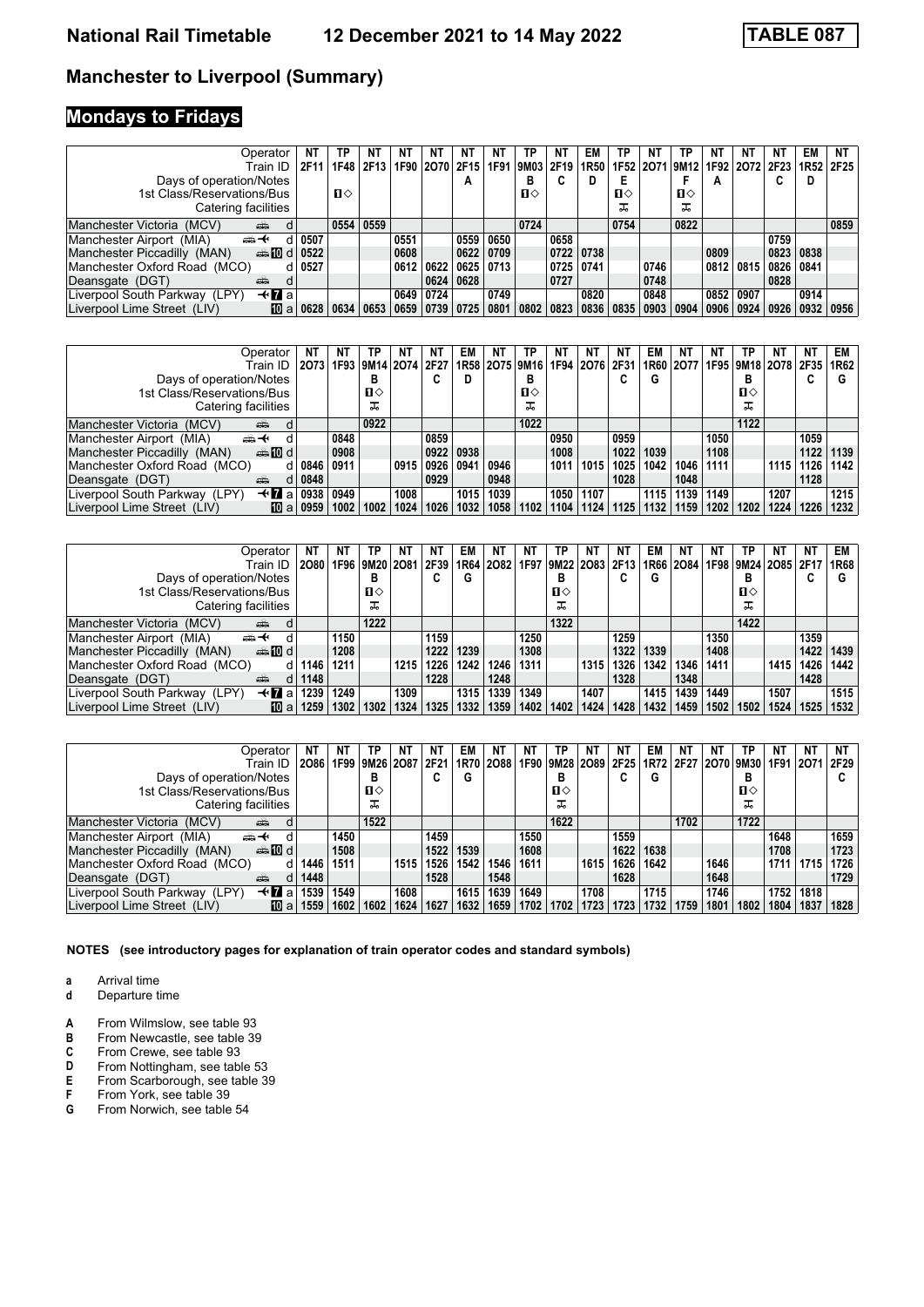# **Mondays to Fridays**

| Operator<br>Train ID                            | ТP<br>1F72 | EM   | ТP<br>1R74 9M32 2O72 1F92 2F33 2O73 | NΤ   | NΤ   | NΤ   | NT   | EM   | NT   | NT<br>  1R76   2O74   1F93   9M34   2O75   2F37   1R78 | ТP           | NΤ   | NT   | EM   | ΤP        | ТP<br>  1F76   9M36   2O76 | NΤ   | NT<br>1F94 |
|-------------------------------------------------|------------|------|-------------------------------------|------|------|------|------|------|------|--------------------------------------------------------|--------------|------|------|------|-----------|----------------------------|------|------------|
| Days of operation/Notes                         | E          | G    | в                                   |      |      |      |      | G    |      |                                                        | в            |      |      | G    |           | в                          |      |            |
| 1st Class/Reservations/Bus                      | п⇔         |      | п⇔                                  |      |      |      |      |      |      |                                                        | $\mathbf{u}$ |      |      |      | п⇔        | п⇔                         |      |            |
| Catering facilities                             | ᠼ          |      | ᠼ                                   |      |      |      |      |      |      |                                                        | ᠼ            |      |      |      |           |                            |      |            |
| Manchester Victoria (MCV)<br>۳Ĥ                 | 1756       |      | 1818                                |      |      | 1827 |      |      |      |                                                        | 1924         |      | 1927 |      | 1954      | 2011                       |      |            |
| Manchester Airport (MIA)<br>⇜↞<br>d             |            |      |                                     |      | 1749 |      |      |      |      | 1850                                                   |              |      |      |      |           |                            |      | 1950       |
| $\oplus$ 10 d<br>Manchester Piccadilly (MAN)    |            | 1739 |                                     |      | 1808 |      |      | 1839 |      | 1909                                                   |              |      |      | 1939 |           |                            |      | 2008       |
| Manchester Oxford Road (MCO)                    |            | 1742 |                                     | 1746 | 1811 |      | 1815 | 1842 | 1846 | 1912                                                   |              | 1915 |      | 1942 |           |                            | 1946 | 2012       |
| Deansgate (DGT)<br>aile<br>d                    |            |      |                                     | 1748 |      |      |      |      | 1848 |                                                        |              |      |      |      |           |                            | 1948 |            |
| $+$ <b>7</b> a<br>Liverpool South Parkway (LPY) |            | 1822 |                                     | 1845 | 1851 |      | 1916 | 1920 | 1947 | 1952                                                   |              | 2004 |      | 2017 |           |                            | 2046 | 2053       |
| Liverpool Lime Street (LIV)<br>而 al             | 1834       | 1838 | 1859                                | 1906 | 1902 | 1925 | 1934 | 1936 | 2002 |                                                        | 2005   2005  | 2024 | 2028 | 2035 | 2040 2053 |                            |      | 2100 2105  |

| Operator<br>Train ID.<br>Days of operation/Notes<br>1st Class/Reservations/Bus<br>Catering facilities                                                                                                                                                  | NT<br>2077 | ΝT<br>EM<br>2F11<br>C<br>G | ΤP<br>1R80 9M38<br>в<br>்ப<br>ᠼ | NΤ   | NT        | NΤ<br>А   | NT<br>1F95 2O78 2F13 2O79 1F96 9M40 2O80 2F15 | NT   | ΤP<br>в<br>ப⇔ | NT        | NT<br>А   | NT<br>1F97 | ΝT<br>2F17 2081<br>А | NΤ        |
|--------------------------------------------------------------------------------------------------------------------------------------------------------------------------------------------------------------------------------------------------------|------------|----------------------------|---------------------------------|------|-----------|-----------|-----------------------------------------------|------|---------------|-----------|-----------|------------|----------------------|-----------|
| Manchester Victoria (MCV)<br>هتته                                                                                                                                                                                                                      |            |                            | 2122                            |      |           |           |                                               |      | 2226          |           |           |            |                      |           |
| Manchester Airport (MIA)<br>安<br>d                                                                                                                                                                                                                     |            | 1959                       |                                 | 2047 |           | 2058      |                                               | 2149 |               |           | 2159      |            | 2301                 |           |
| Manchester Piccadilly (MAN)<br>d <b>line</b>                                                                                                                                                                                                           |            | 2022<br>2039               |                                 | 2111 |           | 2118      |                                               | 2208 |               |           | 2219      |            | 2322                 |           |
| Manchester Oxford Road (MCO)                                                                                                                                                                                                                           | 2016       | 2042<br>2026               |                                 |      | 2114 2117 | 2127      | 2145 2211                                     |      |               | 2224      | 2231      | 2310       |                      | 2325 2328 |
| Deansgate (DGT)<br>d<br>am and the second state of the second state of the second state in the second state in the second state in the second state in the second state in the second state in the second state in the second state in the second stat |            | 2028                       |                                 |      | 2119      | 2129      | 2147                                          |      |               |           | 2226 2233 |            | 2328                 | 2330      |
| $\ddotmark$<br>Liverpool South Parkway (LPY)<br>a                                                                                                                                                                                                      | 2105       | 2118                       |                                 | 2154 | 2217      |           | 2249                                          | 2253 |               | 2315      |           | 2351       |                      | 0032      |
| Liverpool Lime Street (LIV)<br>$\overline{10}$ a $\overline{2122}$ $\overline{2126}$                                                                                                                                                                   |            |                            | $2135$   2202                   | 2204 | 2234      | 2226 2307 |                                               | 2303 | 2314          | 2330 2334 |           | 0001       | 0026                 | 0045      |

- **a** Arrival time<br>**d** Departure t
- **d** Departure time
- **A** From Wilmslow, see table 93<br>**B** From Newcastle, see table 39
- **B** From Newcastle, see table 39<br>**C** From Crewe, see table 93
- **C** From Crewe, see table 93<br>**E** From Scarborough, see ta<br>**G** From Norwich, see table 5
- From Scarborough, see table 39
- From Norwich, see table 54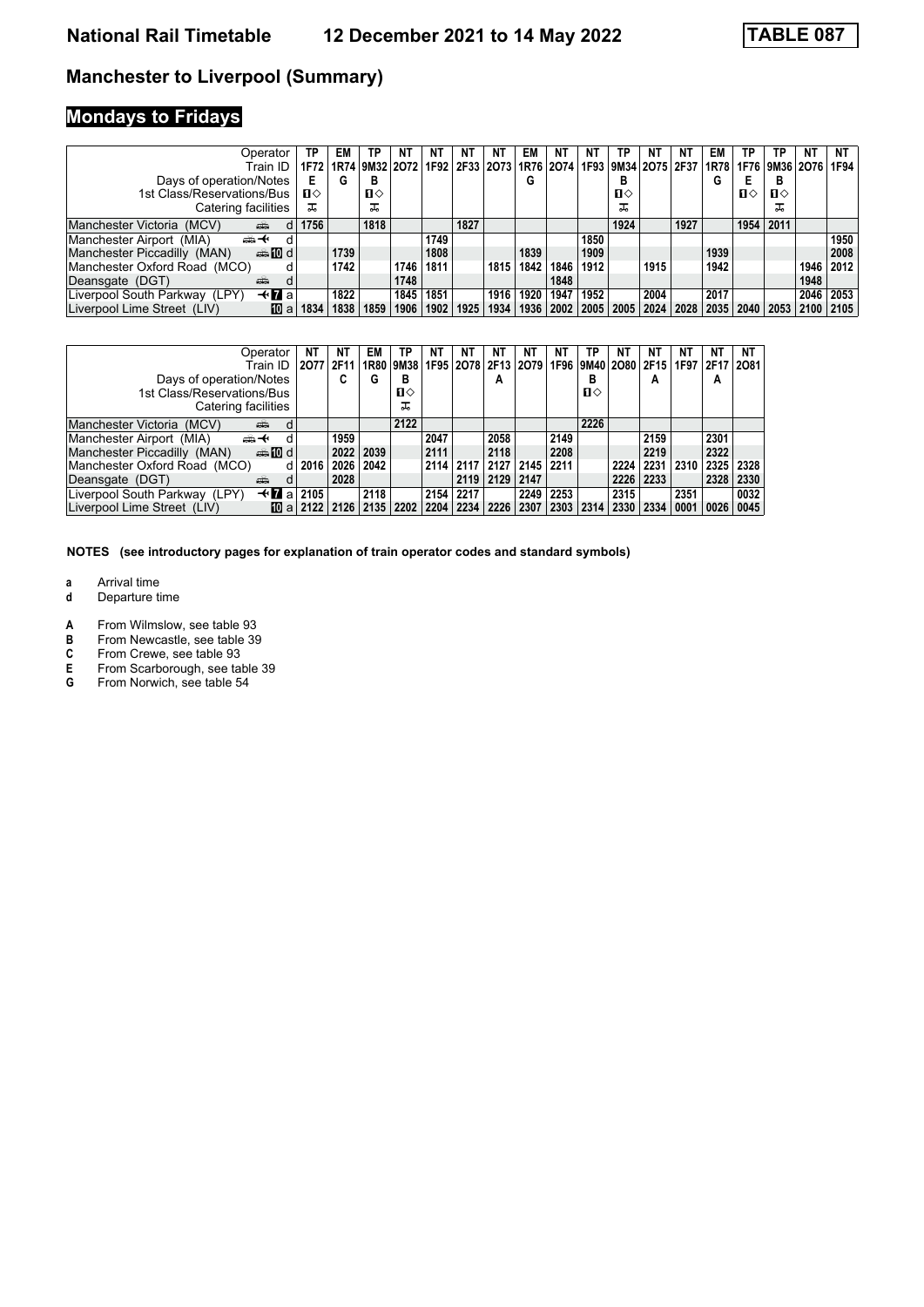# **Saturdays**

| Operator                                     | NT                                  | ТP   |      | NΤ          | NT   | NT                  | ΝT        | ΤР           | N1        | EM             | ГΡ                 | NT   | ΤP             | ΝT   | NT        |           | EM          | <b>NT</b>                |
|----------------------------------------------|-------------------------------------|------|------|-------------|------|---------------------|-----------|--------------|-----------|----------------|--------------------|------|----------------|------|-----------|-----------|-------------|--------------------------|
| Train ID                                     | 2F11                                | 1F48 | 2F13 |             |      | 1F90 2O70 2F15 1F91 |           |              | 9M03 2F19 | 1R50           |                    |      | 1F52 2O71 9M12 |      |           |           |             | 1F92 2072 2F23 1R52 2073 |
| Days of operation/Notes                      |                                     |      |      |             |      | А                   |           | в            |           | D              | Е                  |      |                |      |           |           | D           |                          |
| 1st Class/Reservations/Bus                   |                                     | п⇔   |      |             |      |                     |           | $\mathbf{n}$ |           |                | п⇔                 |      | п⇔             |      |           |           |             |                          |
| Catering facilities                          |                                     |      |      |             |      |                     |           |              |           |                | ᠼ                  |      | ᠼ              |      |           |           |             |                          |
| Manchester Victoria (MCV)<br>din 1           |                                     | 0554 | 0600 |             |      |                     |           | 0724         |           |                | 0754               |      | 0822           |      |           |           |             |                          |
| Manchester Airport (MIA)<br>ക+               | 0504                                |      |      | 0551        |      | 0559                | 0650      |              | 0658      |                |                    |      |                | 0748 |           | 0759      |             |                          |
| Manchester Piccadilly (MAN)<br>ക്.100 d 0522 |                                     |      |      | 0609        |      |                     | 0622 0709 |              | 0722      | $ 0738\rangle$ |                    |      |                | 0809 |           | 0823 0837 |             |                          |
| Manchester Oxford Road (MCO)                 | d   0527                            |      |      | 0613        | 0622 |                     | 0625 0713 |              |           | 0725 0741      |                    | 0746 |                |      | 0812 0815 | 0826      | 0841        | 0846                     |
| Deansgate (DGT)<br>پېښتو                     |                                     |      |      |             | 0624 | 0628                |           |              | 0727      |                |                    | 0748 |                |      |           | 0828      |             | 0848                     |
| —tr∎al<br>Liverpool South Parkway (LPY)      |                                     |      |      | 0651        | 0724 |                     | 0749      |              |           | 0821           |                    | 0846 |                | 0850 | 0907      |           | 0915        | 0938                     |
| Liverpool Lime Street (LIV)                  | $\overline{10}$ a $\overline{0628}$ | 0634 | 0653 | $0702$ 0739 |      | 0725                | 0801      | 0802         | 0823      | 0837           | 0835   0902   0904 |      |                | 0905 | 0924      | 0926      | 0932   0959 |                          |

| Operator                                             | NT               | ΤP   | NT                        | NΤ     | EM           | NT.                       | ΤP           | NT   | ΝT        | N1   | EM   | NT        | NT   | ТP   | NT.            | NT   | EM                 | NT   |
|------------------------------------------------------|------------------|------|---------------------------|--------|--------------|---------------------------|--------------|------|-----------|------|------|-----------|------|------|----------------|------|--------------------|------|
| Train ID                                             |                  |      | 1F93   9M14   2O74   2F27 |        |              | 1R58   2O75   9M16   1F94 |              |      | 2076 2F31 |      |      | 1R60 2077 |      |      | 1F95 9M18 2078 |      | 2F35   1R62   2O80 |      |
| Days of operation/Notes                              |                  | в    |                           | ◠<br>u | D            |                           | в            |      |           |      | G    |           |      |      |                |      | G                  |      |
| 1st Class/Reservations/Bus                           |                  | п⇔   |                           |        |              |                           | $\mathbf{n}$ |      |           |      |      |           |      | п⇔   |                |      |                    |      |
| Catering facilities                                  |                  | ᠼ    |                           |        |              |                           | ᠼ            |      |           |      |      |           |      |      |                |      |                    |      |
| Manchester Victoria (MCV)<br>ain                     |                  | 0922 |                           |        |              |                           | 1022         |      |           |      |      |           |      | 1122 |                |      |                    |      |
| Manchester Airport (MIA)<br>⇜↞<br>d                  | 0850             |      |                           | 0859   |              |                           |              | 0950 |           | 0959 |      |           | 1050 |      |                | 1059 |                    |      |
| dilment di<br>Manchester Piccadilly (MAN)            | 0908             |      |                           | 0922   | $\vert$ 0939 |                           |              | 1008 |           | 1022 | 1039 |           | 1108 |      |                | 1122 | 1139               |      |
| Manchester Oxford Road (MCO)<br>d l                  | $^{\circ}$ 0911. |      | 0915                      | 0926   | 0942         | 0946                      |              | 1011 | 1015      | 1025 | 1042 | 1046      | 1111 |      | 1115           | 1126 | 1142               | 1146 |
| Deansgate (DGT)<br><b>ATT</b>                        |                  |      |                           | 0929   |              | 0948                      |              |      |           | 1029 |      | 1048      |      |      |                | 1128 |                    | 1148 |
| $\triangleleft$ 7 a<br>Liverpool South Parkway (LPY) | 0949             |      | 1008                      |        | 1015         | 1039                      |              | 1051 | 1107      |      | 1115 | 1139      | 1151 |      | 1207           |      | 1215               | 1239 |
| [而 al<br>Liverpool Lime Street (LIV)                 | 1002             | 1002 | 1024                      | 1026   | 1033         | 1058                      | 1102         | 1104 | 1124      | 1125 | 1132 | 1159      | 1202 | 1202 | 1224           | 1226 | 1232               | 1259 |

| Operator                                             | NT   | ΤP   | NT   | ΝT                                             | EM   | N1   | NI   | ТP   | ΝT   | N1                 | EM   | NT          | NT   | ΤР   | NT.            | NT   | EM          | NT.  |
|------------------------------------------------------|------|------|------|------------------------------------------------|------|------|------|------|------|--------------------|------|-------------|------|------|----------------|------|-------------|------|
| Train ID                                             |      |      |      | 1F96   9M20   2O81   2F39   1R64   2O82   1F97 |      |      |      |      |      | 9M22   2O83   2F13 |      | 1R66   2O84 |      |      | 1F98 9M24 2O85 | 2F17 | 1R68   2O86 |      |
| Days of operation/Notes                              |      | в    |      | ⌒<br>U                                         | G    |      |      | В    |      |                    | G    |             |      |      |                |      | G           |      |
| 1st Class/Reservations/Bus                           |      | п⇔   |      |                                                |      |      |      | п⇔   |      |                    |      |             |      | п⇔   |                |      |             |      |
| Catering facilities                                  |      | ᠼ    |      |                                                |      |      |      | ᠼ    |      |                    |      |             |      |      |                |      |             |      |
| Manchester Victoria (MCV)<br>ain                     |      | 1222 |      |                                                |      |      |      | 1322 |      |                    |      |             |      | 1422 |                |      |             |      |
| Manchester Airport (MIA)<br>ക+<br>d.                 | 1150 |      |      | 1159                                           |      |      | 1250 |      |      | 1259               |      |             | 1350 |      |                | 1359 |             |      |
| dilment di<br>Manchester Piccadilly (MAN)            | 1209 |      |      | 1222                                           | 1239 |      | 1308 |      |      | 1322               | 1339 |             | 1408 |      |                | 1422 | 1439        |      |
| Manchester Oxford Road (MCO)                         | 1212 |      | 1216 | 1226                                           | 1242 | 1246 | 1311 |      | 1315 | 1326               | 1342 | 1346        | 1411 |      | 1415           | 1426 | 1442        | 1446 |
| Deansgate (DGT)<br><b>ATT</b>                        |      |      |      | 1229                                           |      | 1248 |      |      |      | 1328               |      | 1348        |      |      |                | 1428 |             | 1448 |
| $\triangleleft$ 7 a<br>Liverpool South Parkway (LPY) | 1251 |      | 1308 |                                                | 1315 | 1339 | 1351 |      | 1407 |                    | 1415 | 1439        | 1449 |      | 1507           |      | 1515        | 1539 |
| [而 al<br>Liverpool Lime Street (LIV)                 | 1302 | 1302 | 1324 | 1325                                           | 1332 | 1359 | 1402 | 1402 | 1424 | 1428               | 1432 | 1459        | 1502 | 1502 | 1524           | 1525 | 1532        | 1559 |

| Operator<br>Train ID<br>Days of operation/Notes<br>1st Class/Reservations/Bus<br>Catering facilities | NΤ   | TP<br>1F99   9M26   2O87<br>в<br>்ப<br>ᠼ | ΝT   | ΝT<br>2F21<br>◠<br>u | EM<br>1R70<br>G | NΤ<br>2088 | NT<br>1F90 | ТР<br>в<br>П⇔<br>ᠼ | N1   | ΝT<br>9M28 2O89 2F25 | EM<br>G | NΤ   | ΤP<br>в<br>п⇔<br>ᠼ | ΝT<br>1R72 2070 9M30 1F91 2071 2F29 | NΤ          | ΝT   | EM<br>1R74<br>G | ТP<br>1F72<br>п⇔<br>ᅚ |
|------------------------------------------------------------------------------------------------------|------|------------------------------------------|------|----------------------|-----------------|------------|------------|--------------------|------|----------------------|---------|------|--------------------|-------------------------------------|-------------|------|-----------------|-----------------------|
| Manchester Victoria<br>(MCV)<br>din 1<br><sub>d</sub>                                                |      | 1522                                     |      |                      |                 |            |            | 1622               |      |                      |         |      | 1722               |                                     |             |      |                 | 1756                  |
| Manchester Airport (MIA)<br>⇜↞<br>d                                                                  | 1450 |                                          |      | 1459                 |                 |            | 1550       |                    |      | 1559                 |         |      |                    | 1650                                |             | 1659 |                 |                       |
| anno di<br>Manchester Piccadilly (MAN)                                                               | 1508 |                                          |      | 1522                 | 1539            |            | 1608       |                    |      | 1622                 | 1638    |      |                    | 1708                                |             | 1723 | 1739            |                       |
| Manchester Oxford Road (MCO)<br>d l                                                                  | 1511 |                                          | 1515 | 1526                 | 1542            | 1546       | 1611       |                    | 1615 | 1626                 | 1642    | 1646 |                    |                                     | 1711   1715 | 1726 | 1742            |                       |
| Deansgate (DGT)<br>پیشته<br>d                                                                        |      |                                          |      | 1528                 |                 | 1548       |            |                    |      | 1628                 |         | 1648 |                    |                                     |             | 1729 |                 |                       |
| $+$ <b>7</b> a<br>Liverpool South Parkway (LPY)                                                      | 1551 |                                          | 1608 |                      | 1615            | 1639       | 1649       |                    | 1707 |                      | 1715    | 1746 |                    | 1751                                | 1818        |      | 1822            |                       |
| Liverpool Lime Street (LIV)<br>[而 al                                                                 | 1602 | 1602                                     | 1624 | 1627                 | 1632            | 1659       | 1702       | 1702               | 1723 | 1723                 | 1732    | 1801 | 1802               | 1804                                | 1837        | 1828 | 1838            | 1835                  |

**NOTES (see introductory pages for explanation of train operator codes and standard symbols)**

**a** Arrival time<br>**d** Departure t

- **A** From Wilmslow, see table 93<br>**B** From Newcastle, see table 39
- **B** From Newcastle, see table 39<br>**C** From Crewe, see table 93
- **C** From Crewe, see table 93<br>**D** From Nottingham, see table
- **D** From Nottingham, see table 53<br>**E** From Scarborough, see table 39
- **E** From Scarborough, see table 39<br>**F** From York, see table 39<br>**G** From Norwich, see table 54
- From York, see table 39
- From Norwich, see table 54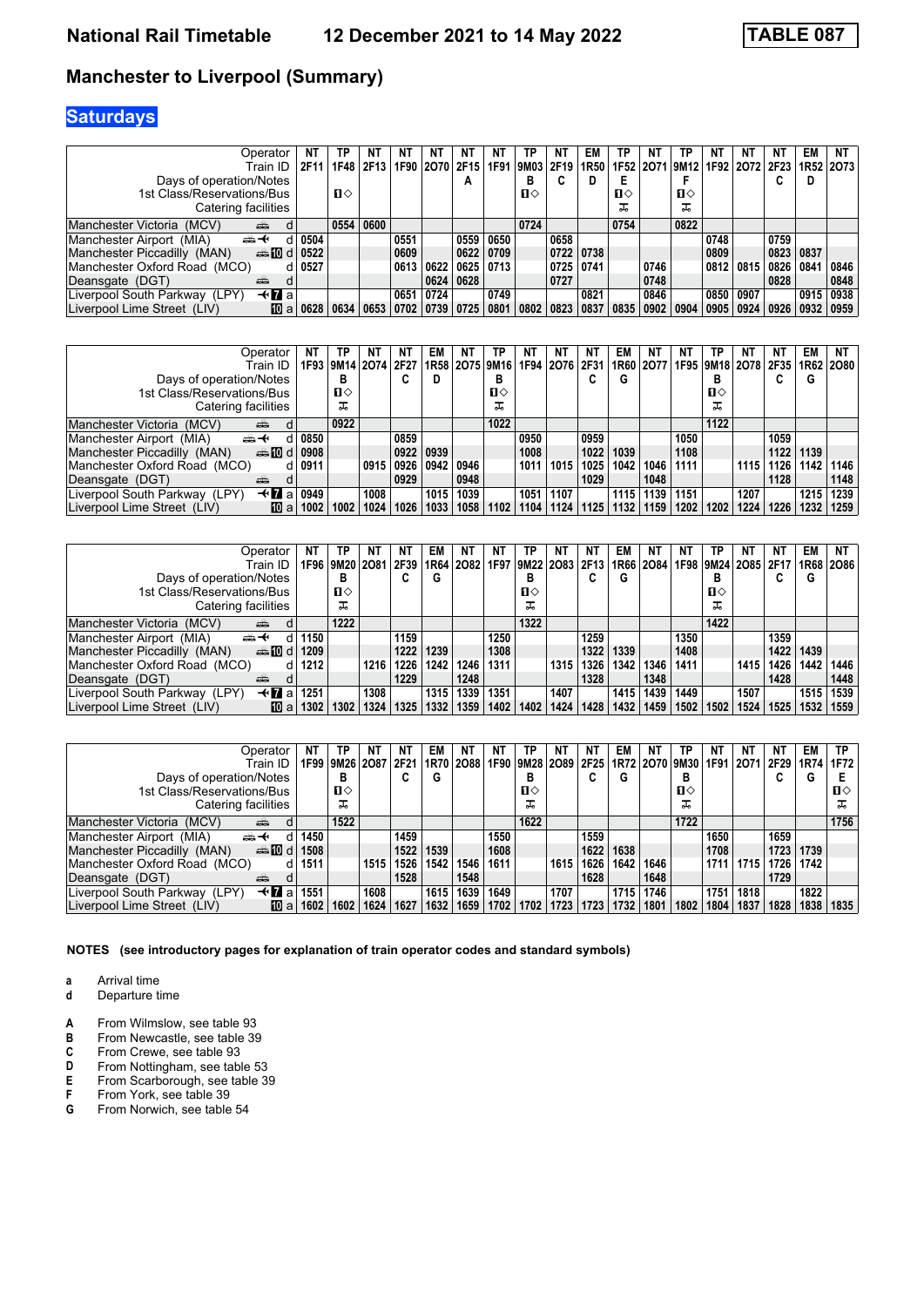# **Saturdays**

| Operator                                      | ТР   | ΝT         | NΤ   | ΝT             | NΤ     | EM   | NT   | NΤ   | ТP           | NT                                      | NT   | EM   | ΤP | TΡ             | ΝT             | NT.       | NΤ        | NT            |
|-----------------------------------------------|------|------------|------|----------------|--------|------|------|------|--------------|-----------------------------------------|------|------|----|----------------|----------------|-----------|-----------|---------------|
| Train ID                                      |      | 9M3212O721 |      | 1F92 2O73 2F33 |        |      |      |      |              | 1R76   2O74   1F93   9M34   2O75   2F37 |      | 1R78 |    |                | 1F76 9M36 2O76 |           | 1F94 2O77 | 2F11          |
| Days of operation/Notes                       | в    |            |      |                | ~<br>u | G    |      |      | в            |                                         | C    | G    | E  | В              |                |           |           | u             |
| 1st Class/Reservations/Bus                    | п⇔   |            |      |                |        |      |      |      | $\mathbf{u}$ |                                         |      |      | п⇔ | п⇔             |                |           |           |               |
| Catering facilities                           | ᠼ    |            |      |                |        |      |      |      | ᠼ            |                                         |      |      |    | ᠼ              |                |           |           |               |
| Manchester Victoria (MCV)<br>din 1            | 1818 |            |      |                |        |      |      |      | 1924         |                                         |      |      |    | 1954 2011      |                |           |           |               |
| Manchester Airport (MIA)<br>⇜↞                |      |            | 1750 |                | 1759   |      |      | 1850 |              |                                         | 1859 |      |    |                |                | 1950      |           | 1959          |
| Manchester Piccadilly (MAN)<br>$\oplus$ 10 d  |      |            | 1808 |                | 1822   | 1839 |      | 1908 |              |                                         | 1922 | 1939 |    |                |                | 2008      |           | 2022          |
| Manchester Oxford Road (MCO)                  |      | 1746       | 1811 | 1815           | 1826   | 1842 | 1846 | 1911 |              | 1915                                    | 1926 | 1942 |    |                | 1946           | 2012 2016 |           | 2026          |
| Deansgate (DGT)<br>aile                       | d    | 1748       |      |                | 1828   |      | 1848 |      |              |                                         | 1928 |      |    |                | 1948           |           |           | 2028          |
| <b>⊣≁</b> al<br>Liverpool South Parkway (LPY) |      | 1845       | 1852 | 1916           |        | 1920 | 1947 | 1951 |              | 2001                                    |      | 2019 |    |                | 2046           | 2051      | 2105      |               |
| Liverpool Lime Street (LIV)<br>MT al          | 1901 | 1906       | 1902 | 1934           | 1925   | 1936 | 2002 | 2005 | 2005         | 2016                                    | 2031 |      |    | 2035 2034 2053 | 2100 2103      |           |           | $2124$   2123 |

| Operator                                                                  | EМ            | ΝT   | ТР             | NΤ   | ΝT            | NΤ                                 | NT        | ТР   | ΝT        | NΤ   | NΤ        | ΝT             | NT   |
|---------------------------------------------------------------------------|---------------|------|----------------|------|---------------|------------------------------------|-----------|------|-----------|------|-----------|----------------|------|
| Train ID                                                                  |               |      | 1R80 2078 9M38 |      |               | 1F95 2F13 2O79 1F96 9M40 2F15 2O80 |           |      |           |      |           | 1F97 2F17 2O81 |      |
| Days of operation/Notes                                                   | G             |      | в              |      | A             |                                    |           | в    | A         |      |           | А              |      |
| 1st Class/Reservations/Bus                                                |               |      | п⇔             |      |               |                                    |           | п⇔   |           |      |           |                |      |
| Catering facilities                                                       |               |      | ᠼ              |      |               |                                    |           |      |           |      |           |                |      |
| Manchester Victoria (MCV)<br>پیشته<br>d                                   |               |      | 2122           |      |               |                                    |           | 2224 |           |      |           |                |      |
| Manchester Airport (MIA)<br>⇜↞<br>d                                       |               |      |                | 2049 | 2058          |                                    | 2149      |      | 2159      |      |           | 2249 2259      |      |
| Manchester Piccadilly (MAN)<br>din di                                     | 2039          |      |                |      | $2111$   2118 |                                    | 2208      |      | 2218      |      | 2309      | 2322           |      |
| Manchester Oxford Road (MCO)                                              | 2042          | 2046 |                |      |               | 2114 2127 2145                     | 2211      |      | 2231      | 2243 | 2313      | 2325           | 2320 |
| Deansgate (DGT)<br>d<br>۵Ť۵                                               |               | 2048 |                |      | 2129          | 2147                               |           |      | 2234      | 2245 |           | 2328           | 2322 |
| $\triangleleft$ <b>M</b> a   2119   2146<br>Liverpool South Parkway (LPY) |               |      |                | 2154 |               |                                    | 2245 2253 |      |           |      | 2336 2351 |                | 0024 |
| Liverpool Lime Street (LIV)                                               | 100 al 2135 l | 2202 | 2202           |      |               | 2205   2223   2302                 | 2305      |      | 2306 2329 | 2355 |           | 0001 0026      | 0036 |

- **a** Arrival time<br>**d** Departure t
- **d** Departure time
- **A** From Wilmslow, see table 93<br>**B** From Newcastle, see table 39
- **B** From Newcastle, see table 39<br>**C** From Crewe, see table 93
- **C** From Crewe, see table 93<br>**E** From Scarborough, see ta<br>**G** From Norwich, see table 5
- From Scarborough, see table 39
- From Norwich, see table 54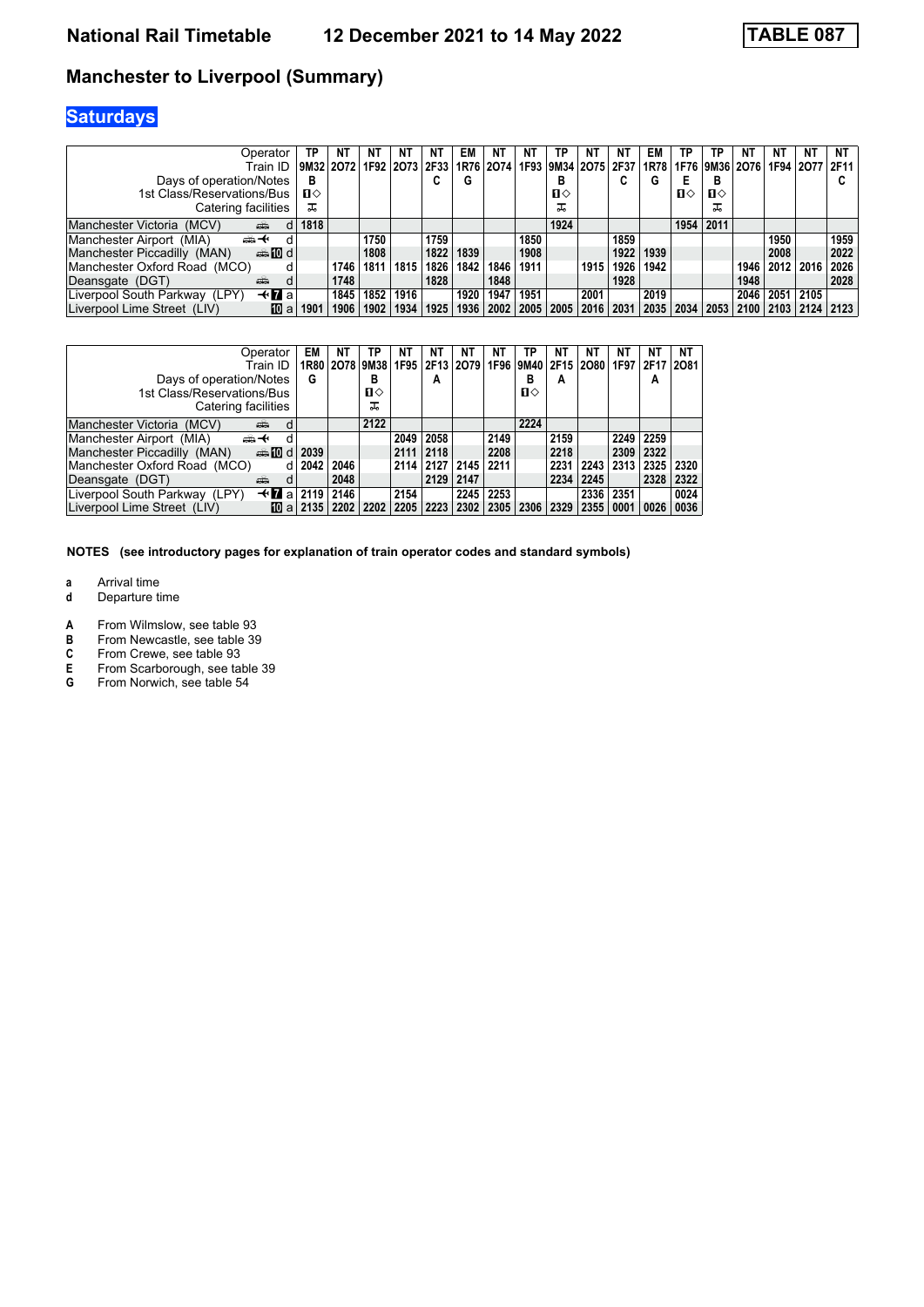### **Sundays** until 2 January 2022

| Operator                                     |                         | ΝT   | N1              | NΤ   | ΤP   | NT   | -N V                                              |      | ΝT   | N1   | N1   | NT   | ΤР             |      | EM   | ΝT                  | TP   | NT   |
|----------------------------------------------|-------------------------|------|-----------------|------|------|------|---------------------------------------------------|------|------|------|------|------|----------------|------|------|---------------------|------|------|
| Train ID                                     | 2070                    |      |                 |      |      |      | 1F92 2F10 2O71 9M14 2F11 2O72 9M16 1F94 2F12 2O73 |      |      |      |      |      | 1F95 9M18 2F13 |      |      | 1R50 2O74 9M20 1F96 |      |      |
| Days of operation/Notes                      |                         |      |                 |      |      | А    |                                                   | в    |      | A    |      |      | в              | A    | C    |                     | в    |      |
| 1st Class/Reservations/Bus                   |                         |      |                 |      | п⇔   |      |                                                   | п⇔   |      |      |      |      | $\mathbf{u}$   |      |      |                     | п⇔   |      |
| Catering facilities                          |                         |      |                 |      | ᅚ    |      |                                                   | ᠼ    |      |      |      |      | ᠼ              |      |      |                     | ᠼ    |      |
| Manchester Victoria (MCV)<br>щű              |                         |      |                 |      | 0924 |      |                                                   | 1022 |      |      |      |      | 1122           |      |      |                     | 1222 |      |
| Manchester Airport (MIA)<br>ക+               |                         |      |                 |      |      | 0854 |                                                   |      |      | 0959 |      | 1052 |                | 1058 |      |                     |      | 1153 |
| $\oplus$ 10 d<br>Manchester Piccadilly (MAN) |                         |      | 0824            |      |      | 0918 |                                                   |      |      | 1022 |      | 1110 |                | 1121 | 1138 |                     |      | 1209 |
| Manchester Oxford Road (MCO)                 | 0746 0817               |      | 0827            | 0839 |      | 0922 | 0946                                              |      | 1017 | 1025 | 1043 | 1113 |                | 1124 | 1141 | 1146                |      | 1212 |
| Deansgate (DGT)<br>d<br><b>ATT</b>           | 0748                    |      | 0829            | 0841 |      | 0926 | 0948                                              |      |      | 1028 | 1045 |      |                | 1127 |      | 1148                |      |      |
| <b>√Ma</b><br>Liverpool South Parkway (LPY)  | 0839                    | 0853 |                 | 0937 |      |      | 1039                                              |      | 1052 |      | 1136 | 1149 |                |      | 1216 | 1239                |      | 1248 |
| Liverpool Lime Street (LIV)                  | $\blacksquare$ a   0853 | 0903 | $^{\circ}$ 0928 | 0952 | 1001 | 1022 | 1053                                              | 1100 | 1102 | 1124 | 1151 | 1200 | 1200           | 1223 | 1234 | 1255.               | 1300 | 1301 |

| Operator                                        | NT   | EM   | N1   | TP.                                | NΤ   | NT.  | EM   | NT.  | ΝT   | ТP             | NT   | EM   | NT   | ΤР                  | NT.  | NT   | EM        | NT.  |
|-------------------------------------------------|------|------|------|------------------------------------|------|------|------|------|------|----------------|------|------|------|---------------------|------|------|-----------|------|
| Train ID                                        | 2F14 |      |      | 1R52 2075 9M22 1F97 2F15 1R54 2076 |      |      |      |      |      | 1F98 9M24 2F16 |      |      |      | 1R56 2O77 9M26 1F99 |      | 2F17 | 1R58 2078 |      |
| Days of operation/Notes                         | A    | C    |      | в                                  |      | А    |      |      |      | в              | А    | D    |      |                     |      | А    | D         |      |
| 1st Class/Reservations/Bus                      |      |      |      | п⇔                                 |      |      |      |      |      | п⇔             |      |      |      | п⇔                  |      |      |           |      |
| Catering facilities                             |      |      |      | ᠼ                                  |      |      |      |      |      | ᠼ              |      |      |      |                     |      |      |           |      |
| Manchester Victoria (MCV)<br>ain                |      |      |      | 1319                               |      |      |      |      |      | 1422           |      |      |      | 1522                |      |      |           |      |
| Manchester Airport (MIA)<br>ക+<br>d.            | 1159 |      |      |                                    |      | 1259 |      |      | 1353 |                | 1359 |      |      |                     | 1453 | 1500 |           |      |
| $\oplus$ 10 d<br>Manchester Piccadilly (MAN)    | 1222 | 1239 |      |                                    |      | 1322 | 1338 |      | 1408 |                | 1422 | 1439 |      |                     | 1507 | 1523 | 1537      |      |
| Manchester Oxford Road (MCO)<br>d               | 1226 | 1242 | 1246 |                                    | 1313 | 1326 | 1342 | 1346 | 1412 |                | 1425 | 1442 | 1446 |                     | 1511 | 1526 | 1541      | 1546 |
| Deansgate (DGT)<br>d<br>۵Ĥ                      | 1228 |      | 1248 |                                    |      | 1329 |      | 1348 |      |                | 1427 |      | 1448 |                     |      | 1528 |           | 1548 |
| <b>√Ma</b><br>Liverpool South Parkway (LPY)     |      | 1316 | 1339 |                                    | 1348 |      | 1416 | 1439 | 1448 |                |      | 1516 | 1539 |                     | 1547 |      | 1615      | 1639 |
| Liverpool Lime Street (LIV)<br>$\mathsf{m}$ all | 1324 | 1334 | 1355 | 1358                               | 1401 | 1424 | 1434 | 1455 | 1458 | 1500           | 1524 | 1535 | 1555 | 1600                | 1601 | 1624 | 1634      | 1655 |

| Operator<br>Train ID                                 | NΤ   | TP<br>1F90   9M28   2F18   1R60   2O79   1F91 | N1   | EM   | NΤ   | NΤ   | ΤP<br>9M30 2F19<br>в | NT.  | EM   | ΝT<br>1R62 2O70 9M32 | ТP           | NT   | NT<br>1F92   2F10 | EM<br>1R64 2071 | NT   | ΤP<br> 9M34 2F11 | NT   | EM<br>1R68 |
|------------------------------------------------------|------|-----------------------------------------------|------|------|------|------|----------------------|------|------|----------------------|--------------|------|-------------------|-----------------|------|------------------|------|------------|
| Days of operation/Notes                              |      | в                                             | А    | C    |      |      |                      | A    |      |                      | в            |      | А                 | D               |      | в                | A    |            |
| 1st Class/Reservations/Bus                           |      | п⇔                                            |      |      |      |      | $\Pi$                |      |      |                      | $\mathbf{u}$ |      |                   |                 |      | п⇔               |      |            |
| Catering facilities                                  |      | ᠼ                                             |      |      |      |      | ᠼ                    |      |      |                      | ᠼ            |      |                   |                 |      | ᠼ                |      |            |
| Manchester Victoria (MCV)<br>din 1                   |      | 1622                                          |      |      |      |      | 1722                 |      |      |                      | 1822         |      |                   |                 |      | 1922             |      |            |
| Manchester Airport (MIA)<br>安<br>d                   | 1553 |                                               | 1559 |      |      | 1653 |                      | 1659 |      |                      |              | 1753 | 1759              |                 |      |                  | 1859 |            |
| Manchester Piccadilly (MAN)<br>dilment di            | 1607 |                                               | 1622 | 1637 |      | 1707 |                      | 1722 | 1739 |                      |              | 1807 | 1822              | 1839            |      |                  | 1922 | 1940       |
| Manchester Oxford Road (MCO)<br>d.                   | 1611 |                                               | 1626 | 1641 | 1646 | 1711 |                      | 1726 | 1742 | 1746                 |              | 1811 | 1826              | 1842.           | 1846 |                  | 1926 | 1943       |
| Deansgate (DGT)<br>$\overline{a}$                    |      |                                               | 1628 |      | 1648 |      |                      | 1728 |      | 1748                 |              |      | 1828              |                 | 1848 |                  | 1928 |            |
| $+ \blacksquare$ al<br>Liverpool South Parkway (LPY) | 1647 |                                               |      | 1715 | 1739 | 1749 |                      |      | 1816 | 1839                 |              | 1847 |                   | 1916            | 1939 |                  |      | 2018       |
| 们 a<br>Liverpool Lime Street (LIV)                   | 1700 | 1700                                          | 1723 | 1734 | 1755 | 1800 | 1800                 | 1824 | 1834 | 1855                 | 1900         | 1901 | 1924              | 1934            | 1955 | 2000 2024        |      | 2035       |

| Operator                                             | ТР   | ΝT        | <b>NT</b> | ΝT   | NΤ   | ТР   | NΤ                                           | ΝT   | ТР   | NΤ   | ΝT        | ΝT   | NΤ   |
|------------------------------------------------------|------|-----------|-----------|------|------|------|----------------------------------------------|------|------|------|-----------|------|------|
| Train ID                                             |      | 9M36 2072 | 1F94      |      |      |      | 2F12 2O73 9M38 2F13 2O74 9M40 2F14 2O75 1F97 |      |      |      |           |      | 2F15 |
| Days of operation/Notes                              | в    |           |           | A    |      | в    | A                                            |      | в    | A    |           |      | A    |
| 1st Class/Reservations/Bus                           | п⇔   |           |           |      |      | п⇔   |                                              |      | п⇔   |      |           |      |      |
| Catering facilities                                  | ᠼ    |           |           |      |      | ᠼ    |                                              |      |      |      |           |      |      |
| Manchester Victoria (MCV)<br>پیشته<br>d              | 2011 |           |           |      |      | 2124 |                                              |      | 2224 |      |           |      |      |
| Manchester Airport (MIA)<br><del>∰ ∢</del><br>d      |      |           | 1953      | 1959 |      |      | 2100                                         |      |      | 2159 |           | 2252 | 2308 |
| d to the most<br>Manchester Piccadilly (MAN)         |      |           | 2007      | 2022 |      |      | 2120                                         |      |      | 2219 |           | 2311 | 2332 |
| Manchester Oxford Road (MCO)<br>d                    |      | 1946      | 2012      | 2026 | 2046 |      | 2126                                         | 2146 |      | 2229 | 2244      | 2315 | 2335 |
| Deansgate (DGT)<br>d<br>پېښتو                        |      | 1948      |           | 2028 | 2048 |      | 2128                                         | 2148 |      | 2232 | 2246      |      | 2337 |
| Liverpool South Parkway (LPY)<br>$\triangleleft$ 7 a |      | 2039      | 2049      |      | 2139 |      |                                              | 2239 |      |      | 2338 2351 |      |      |
| Liverpool Lime Street (LIV)<br>110 a                 | 2050 | 2053      | 2100      | 2123 | 2153 | 2202 | 2223                                         | 2253 | 2306 | 2327 | 2353      | 0005 | 0034 |

**NOTES (see introductory pages for explanation of train operator codes and standard symbols)**

**a** Arrival time<br>**d** Departure t

- 
- **A** From Wilmslow, see table 93<br>**B** From Newcastle, see table 39<br>**C** From Nottingham, see table 5 From Newcastle, see table 39
- **C** From Nottingham, see table 53<br>**D** From Norwich, see table 54
- **D** From Norwich, see table 54<br>**E** From Peterborough, see tab
- **From Peterborough, see table 54**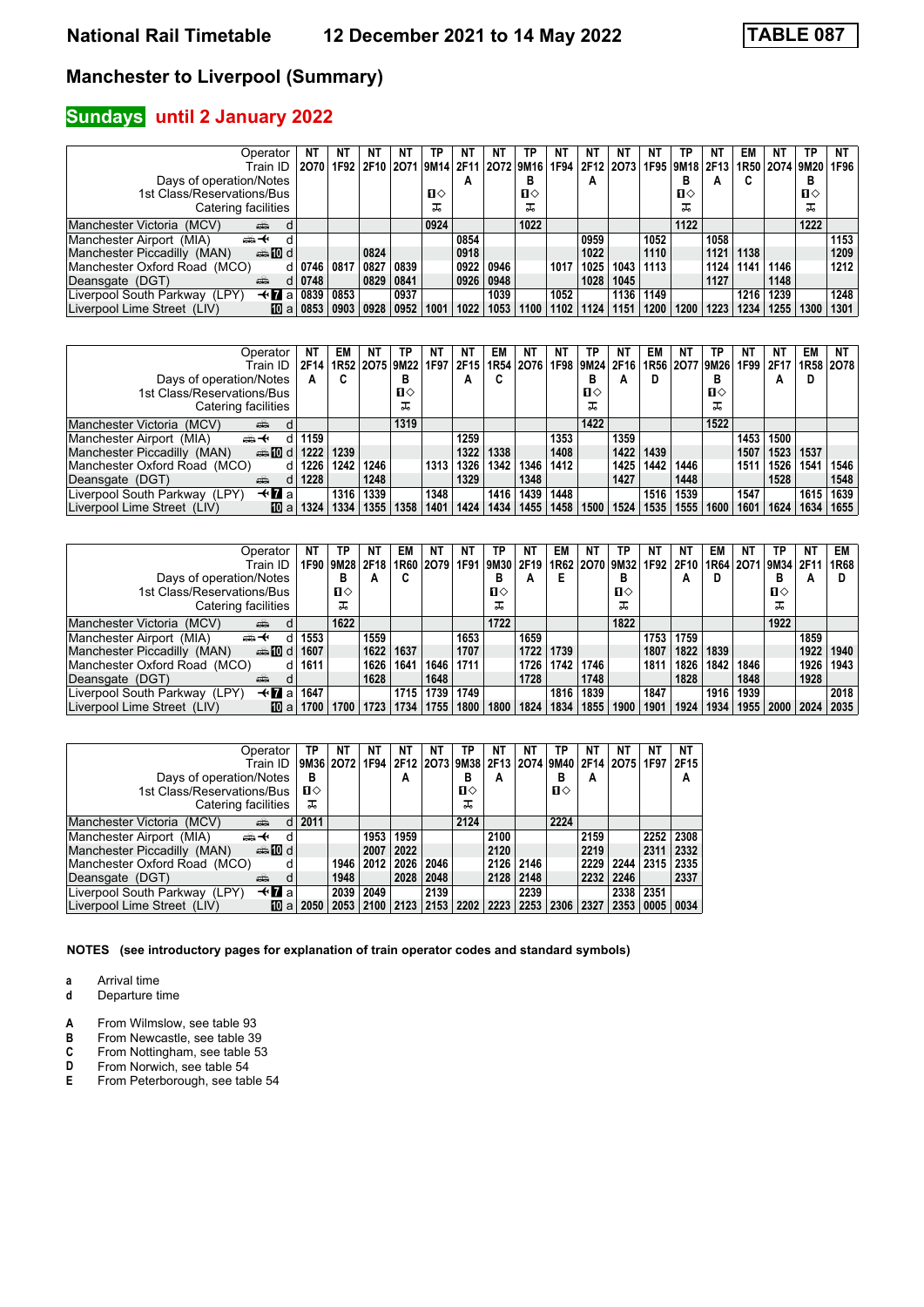### **Sundays from 9 January to 13 February**

| Operator                                     | NΤ           | ΝT   | ТP   | NΤ   | NT             | NT   | NT   | NT        | N1   | ТP           | NT                 | EM   | ΝI        | ΝI   | ΤP   |      | EM   | <b>NT</b>                |
|----------------------------------------------|--------------|------|------|------|----------------|------|------|-----------|------|--------------|--------------------|------|-----------|------|------|------|------|--------------------------|
| Train ID                                     |              | 2F10 | 9F14 |      | 2F11 2O72 1F94 |      |      | 2F12 2073 |      |              | 1F95   9F18   2F13 |      | 1R50 2074 |      |      |      |      | 1F96 9F20 2F14 1R52 2O75 |
| Days of operation/Notes                      |              |      |      | A    |                |      | А    |           |      |              | A                  | в    |           |      |      | A    | в    |                          |
| 1st Class/Reservations/Bus                   | 粤            |      | п⇔   |      |                |      |      |           |      | $\mathbf{n}$ |                    |      |           |      | п⇔   |      |      |                          |
| Catering facilities                          |              |      | ᠼ    |      |                |      |      |           |      | ᠼ            |                    |      |           |      | ᅚ    |      |      |                          |
| Manchester Victoria (MCV)<br>din 1<br>d      |              | 0828 |      |      |                |      |      |           |      |              |                    |      |           |      |      |      |      |                          |
| Manchester Airport (MIA)<br>⇜↞               |              |      | 0848 | 0854 |                |      | 0959 |           | 1052 | 1055         | 1058               |      |           | 1153 | 1156 | 1159 |      |                          |
| Manchester Piccadilly (MAN)<br>$\oplus$ 10 d |              |      | 0906 | 0918 |                |      | 1022 |           | 1110 | 1114         | 1121               | 1138 |           | 1209 | 1215 | 1222 | 1239 |                          |
| Manchester Oxford Road (MCO)                 | 0630         |      | 0909 | 0922 | 0946           | 1017 | 1025 | 1043      | 1113 | 1119         | 1124               | 1141 | 1146      | 1212 | 1218 | 1226 | 1242 | 1246                     |
| Deansgate (DGT)<br>۳Ŵ<br>d                   | 0634         |      |      | 0926 | 0948           |      | 1028 | 1045      |      |              | 1127               |      | 1148      |      |      | 1228 |      | 1248                     |
| —tral<br>Liverpool South Parkway (LPY)       | 0848         |      |      |      | 1039           | 1052 |      | 1136      | 1149 |              |                    | 1216 | 1239      | 1248 |      |      | 1316 | 1339                     |
| Liverpool Lime Street (LIV)                  | ii0 a l 0914 | 0929 | 0951 | 1022 | 1053           | 1102 | 1124 | 1151      | 1200 | 1159         | 1223               | 1229 | 1255      | 1301 | 1258 | 1324 | 1329 | 1355                     |

| Operator                                        | ΤP           | ΝT   | NT   | EM                        | NΤ   | ΤP          | NT   | NT.  | EM   | NΤ        | ТP   | NΤ   | NT        | EM   | NT             | ΤР     | <b>NT</b> | NΤ        |
|-------------------------------------------------|--------------|------|------|---------------------------|------|-------------|------|------|------|-----------|------|------|-----------|------|----------------|--------|-----------|-----------|
| Train ID                                        | 9F22         | 1F97 |      | 2F15   1R54   2O76   9F24 |      |             | 1F98 | 2F16 |      | 1R56 2077 | 9F26 |      | 1F99 2F17 |      | 1R58 2078 9F28 |        |           | 1F90 2F18 |
| Days of operation/Notes                         |              |      | А    | в                         |      |             |      | А    | C    |           |      |      | А         | u    |                |        |           |           |
| 1st Class/Reservations/Bus                      | $\mathbf{n}$ |      |      |                           |      | п⇔          |      |      |      |           | ப⇔   |      |           |      |                | п⇔     |           |           |
| Catering facilities                             | ᠼ            |      |      |                           |      | ᠼ           |      |      |      |           | ᠼ    |      |           |      |                | ᠼ      |           |           |
| Manchester Victoria (MCV)<br>پیشت               |              |      |      |                           |      |             |      |      |      |           |      |      |           |      |                |        |           |           |
| Manchester Airport (MIA)<br>                    | 1234         |      | 1259 |                           |      | 1336        | 1353 | 1359 |      |           | 1436 | 1453 | 1500      |      |                | 1536   | 1553      | 1559      |
| dilment di<br>Manchester Piccadilly (MAN)       | 1251         |      | 1322 | $ 1338\rangle$            |      | 1353        | 1408 | 1422 | 1439 |           | 1453 | 1507 | 1523      | 1537 |                | 1553   | 1607      | 1622      |
| Manchester Oxford Road (MCO)<br>d               | 1255         | 1313 | 1326 | 1342                      | 1346 | 1356        | 1412 | 1425 | 1442 | 1446      | 1456 | 1511 | 1526      | 1541 | 1546           | 1556 I | 1611      | 1626      |
| Deansgate (DGT)<br><b>ATT</b>                   |              |      | 1329 |                           | 1348 |             |      | 1427 |      | 1448      |      |      | 1528      |      | 1548           |        |           | 1628      |
| $+$ <b>7</b> a<br>Liverpool South Parkway (LPY) |              | 1348 |      | 1416                      | 1439 |             | 1448 |      | 1516 | 1539      |      | 1547 |           | 1615 | 1639           |        | 1647      |           |
| [而 al<br>Liverpool Lime Street (LIV)            | 1337         | 1401 | 1424 | 1429                      |      | 1455   1437 | 1458 | 1524 | 1530 | 1555      | 1537 | 1601 | 1624      | 1629 | 1655           | 1637   | 1700      | 1723      |

| Operator                                        | EM   | NT                 | ТP   | NΤ   | NT   | EM   | NT.            | ТP   | NT   | N1          | EM   | NT                        | ΤР   | N1   | EM   | NΤ             | TP   | NT             |
|-------------------------------------------------|------|--------------------|------|------|------|------|----------------|------|------|-------------|------|---------------------------|------|------|------|----------------|------|----------------|
| Train ID                                        |      | 1R60   2O79   9F30 |      | 1F91 | 2F19 |      | 1R62 2O70 9F32 |      |      | 1F92   2F10 |      | 1R64   2O71   9F34   2F11 |      |      |      | 1R68 2O72 9F36 |      | 1F94 I         |
| Days of operation/Notes                         | в    |                    |      |      | A    | D    |                |      |      | A           |      |                           |      | А    | C    |                |      |                |
| 1st Class/Reservations/Bus                      |      |                    | п⇔   |      |      |      |                | п⇔   |      |             |      |                           | ்ப   |      |      |                | ื่อ  |                |
| Catering facilities                             |      |                    |      |      |      |      |                | ᠼ    |      |             |      |                           | ᠼ    |      |      |                | ᠼ    |                |
| Manchester Victoria (MCV)<br>پیشته              |      |                    |      |      |      |      |                |      |      |             |      |                           |      |      |      |                |      |                |
| Manchester Airport (MIA)<br><del>∰ ∢</del><br>d |      |                    | 1636 | 1653 | 1659 |      |                | 1736 | 1753 | 1759        |      |                           | 1836 | 1859 |      |                | 1936 | 1953           |
| dilment di<br>Manchester Piccadilly (MAN)       | 1637 |                    | 1653 | 1707 | 1722 | 1739 |                | 1753 | 1807 | 1822        | 1839 |                           | 1853 | 1922 | 1940 |                | 1953 | 2007           |
| Manchester Oxford Road (MCO)<br>d l             | 1641 | 1646               | 1656 | 1711 | 1726 | 1742 | 1746           | 1756 | 1811 | 1826        | 1842 | 1846                      | 1856 | 1926 | 1943 | 1946           | 1956 | $ 2012\rangle$ |
| Deansgate (DGT)<br>۳ŵ<br>d                      |      | 1648               |      |      | 1728 |      | 1748           |      |      | 1828        |      | 1848                      |      | 1928 |      | 1948           |      |                |
| —tral<br>Liverpool South Parkway (LPY)          | 1715 | 1739               |      | 1749 |      | 1816 | 1839           |      | 1847 |             | 1916 | 1939                      |      |      | 2018 | 2039           |      | 2049           |
| Liverpool Lime Street (LIV)<br>$\mathbf{m}$ all |      | 1755               | 1737 | 1800 | 1824 | 1829 | 1855           | 1837 | 1901 | 1924        | 1929 | 1955                      | 1937 | 2024 | 2030 | 2053 2037      |      | 2100           |

| Operator<br>Train ID                            | NΤ<br>2F12 | ΝT<br>2073 | ТP<br>9F38 | ΝT<br>2F13 | ΝT<br>2074 | TP<br>9F40   | ΝT   | ΝT<br>2F14 2O75 9F42 | ТP   | ΝT<br>1F97 | NΤ<br>2F15     |
|-------------------------------------------------|------------|------------|------------|------------|------------|--------------|------|----------------------|------|------------|----------------|
| Days of operation/Notes                         | A          |            |            | A          |            |              | A    |                      |      |            | A              |
| 1st Class/Reservations/Bus                      |            |            | п⇔         |            |            | $\mathbf{u}$ |      |                      | п⇔   |            |                |
| Catering facilities                             |            |            | ᠼ          |            |            | ᠼ            |      |                      | ᠼ    |            |                |
| Manchester Victoria<br>(MCV)<br>d<br><b>ATT</b> |            |            |            |            |            |              |      |                      |      |            |                |
| Manchester Airport (MIA)<br>⇜↞<br>d             | 1959       |            | 2030       | 2100       |            | 2136         | 2159 |                      | 2237 | 2252       | 2308           |
| Manchester Piccadilly (MAN)<br>d≣ not           | 2022       |            | 2047       | 2120       |            | 2153         | 2219 |                      | 2252 | 2311       | $ 2332\rangle$ |
| Manchester Oxford Road (MCO)<br>d               | 2026       | 2046       | 2050       | 2126       | 2146       | 2156         | 2229 | 2244                 | 2255 | 2315       | 2335           |
| Deansgate (DGT)<br>d<br>æ                       | 2028       | 2048       |            | 2128       | 2148       |              | 2232 | 2246                 |      |            | 2337           |
| <b>⊣≁n</b> a<br>Liverpool South Parkway (LPY)   |            | 2139       |            |            | 2239       |              |      | 2338                 |      | 2351       |                |
| Liverpool Lime Street (LIV)<br>10<br>a          | 2123       | 2153       | 2130       | 2223       | 2253       | 2237         | 2327 | 2353                 | 2335 | 0005       | 0034           |

**NOTES (see introductory pages for explanation of train operator codes and standard symbols)**

**a** Arrival time<br>**d** Departure t **d** Departure time

- **A** From Wilmslow, see table 93<br>**B** From Nottingham, see table 5
- 
- **B** From Nottingham, see table 53<br>**C** From Norwich, see table 54<br>**D** From Peterborough, see table 5 From Norwich, see table 54
- From Peterborough, see table 54